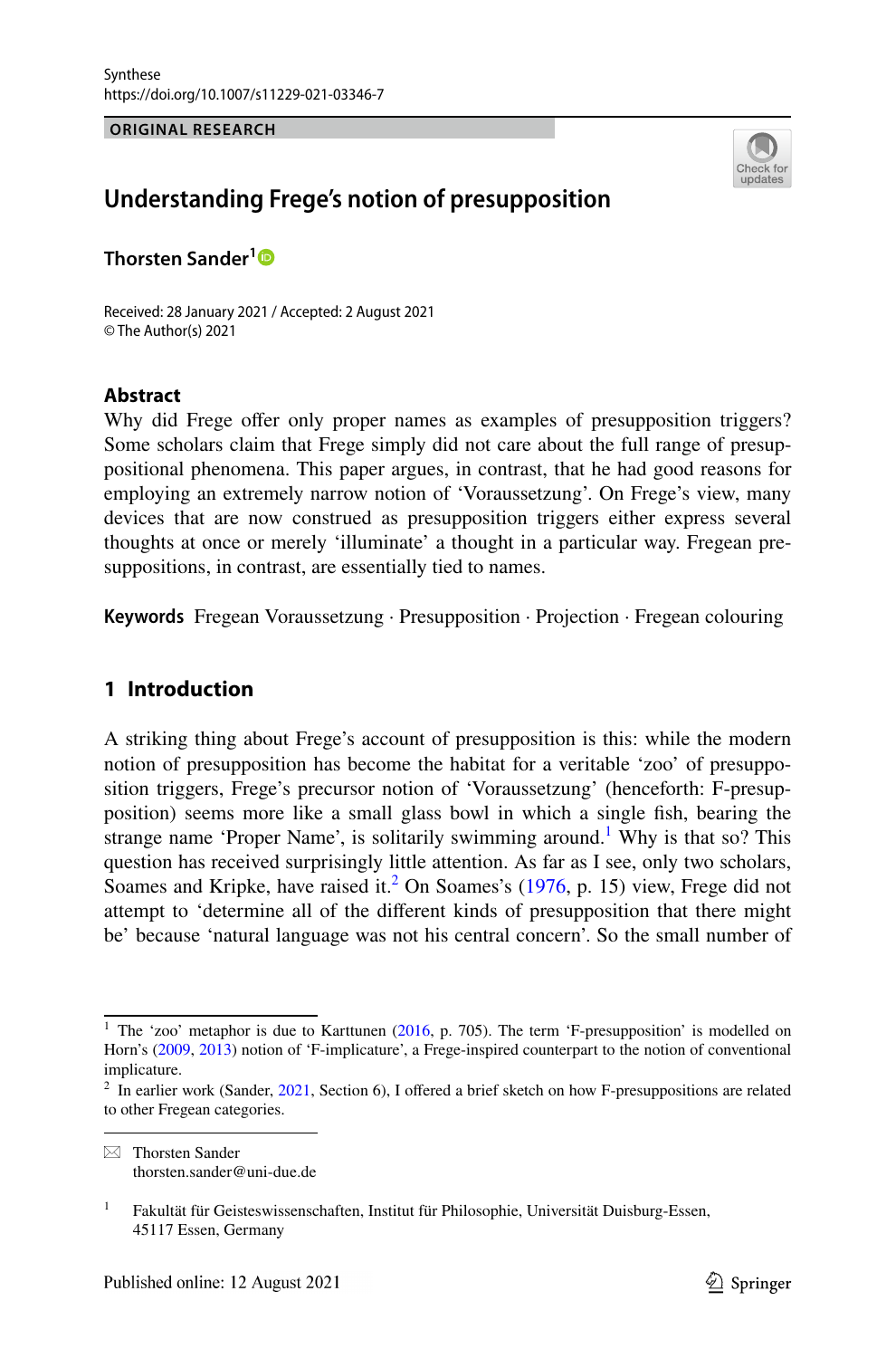presupposition triggers Frege discusses would be due to a lack of interest on Frege's part.<sup>3</sup> Kripke's treatment ([2009\)](#page-20-4) is more nuanced: after having offered a fairly orthodox list of triggers, including the usual suspects such as 'regret', 'stop' and clefts, he continues thus:

Frege … described [presupposition] in such a way that the [existential presupposition carried by descriptions] is the paradigmatic case. It is not clear whether he thought that presuppositions went beyond this sort of example. His theory was that the presupposition fails precisely when there is a truth-value gap. For him, all such failure came from failure of reference. This might be made to extend to some of the other cases as well. (Kripke, [2009,](#page-20-4) p. 368)

In what follows I will argue that, contrary to Kripke's suggestion at the end of this passage, the existential presuppositions carried by names are indeed the only examples of F-presupposition, and the reason for that is briefy mentioned by Kripke: on Frege's view, the notion of *Voraussetzung* is essentially tied to possible truth-value gaps, and such gaps can only occur when names (very broadly construed) fail to refer. We shall see, however, that a full defence of that claim requires a substantial amount of preliminary work.

There is, though, a much easier route to partially the same expository insight. Frege's 'Über Sinn und Bedeutung' not only contains his most detailed treatment of F-presupposition but also some remarks on the semantic contribution of 'know', which is now usually considered a typical presupposition trigger.<sup>4</sup> Now Frege clearly does *not* claim that sentences involving 'know' F-presuppose anything, though they have, for him, some interesting linguistic properties (more on which below). As a second example, consider 'still', which has also been construed as a presupposition trigger. For Frege, in contrast, 'still' rather 'illuminates' a thought in a particular way: by uttering 'Alfred has still not come' you 'hint' but do not F-presuppose that Alfred's arrival is expected (Ged 64). So it seems clear that Frege's concept of F-presupposition is narrower than its modern descendant.

Given that presuppositions have attracted a lot of attention since the 1970s, I should note right at the beginning that the aim of this paper is essentially expository. So I will not attempt to defend Frege's account against alternative approaches. However, since the modern notion of presupposition is a highly contested concept, I also think that Frege's account may have some theoretical virtues. For instance, while contemporary theorists are often unsure about how to distinguish presupposition from conventional implicature, Frege's precursor notions offer a very neat classification. The linguistic items that are now treated either as presupposition triggers or

<span id="page-1-0"></span><sup>&</sup>lt;sup>3</sup> In subsequent work, Soames [\(1989](#page-21-1), p. 559) has repeated this claim. He notes, however, that Frege's ignoring of 'sortal presuppositions' is grounded in his requirement that concepts must be total functions. I shall come back to this issue in Sects. [7](#page-13-0) and [8.](#page-14-0)

<span id="page-1-1"></span><sup>4</sup> It is well known that the presuppositions triggered by that verb are quite easily blocked. This may be a reason for denying that 'know' is a presupposition trigger in the frst place (as a referee suggests), but one might also claim that 'know' is part of a larger class of 'soft' triggers (Abbott, [2006,](#page-19-0) §3). Since I am concerned here with what distinguishes F-presuppositions from presuppositions as ordinarily conceived, I will assume that 'know' is indeed a presupposition trigger (which is still the textbook view; cf. Levinson [,1983](#page-20-5), p. 181; Potts, [2015](#page-20-6), p. 171).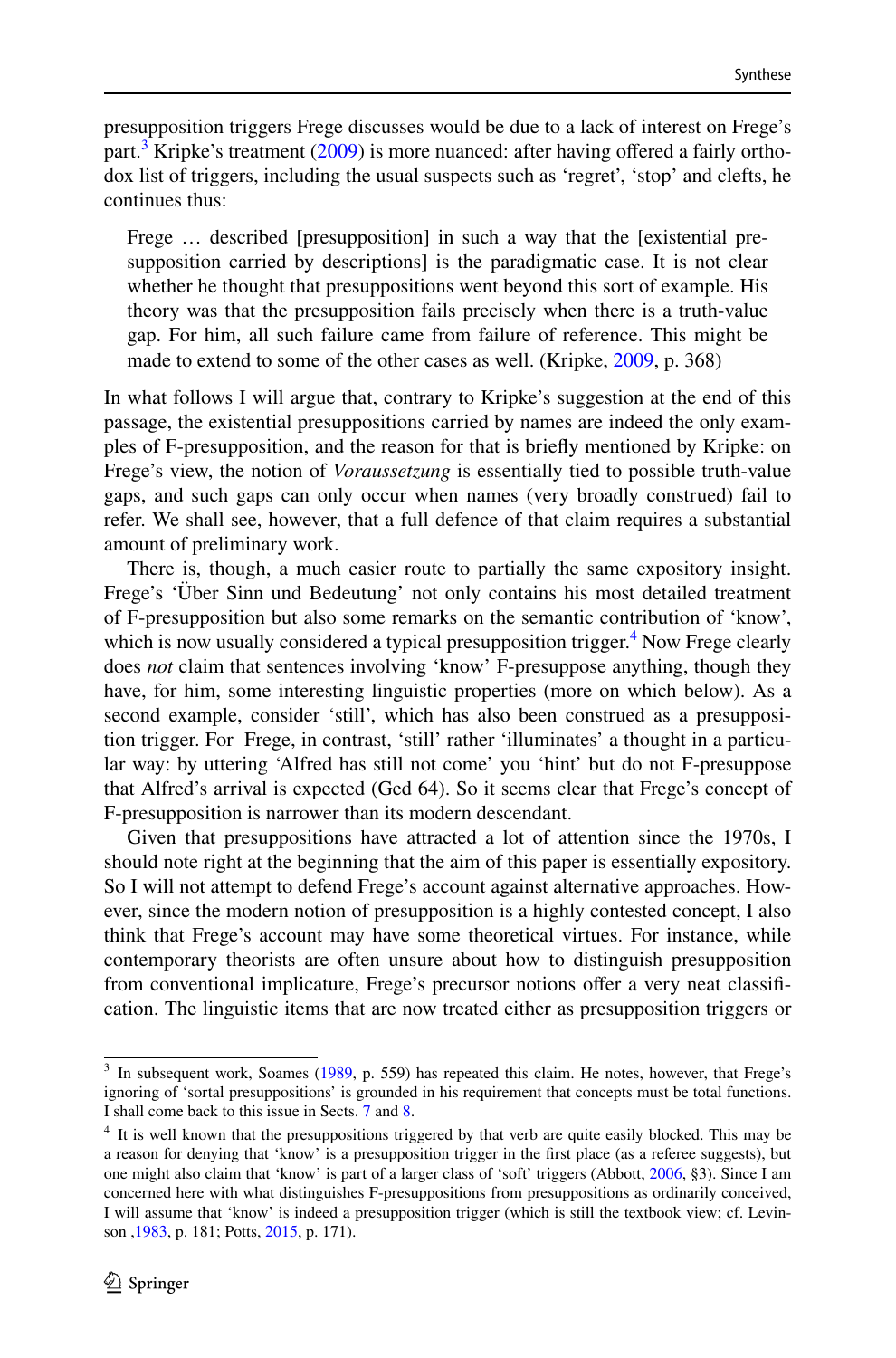as items carrying conventional implicatures are, on Frege's view, examples of three different phenomena (F-presupposition, illumination,<sup>5</sup> and multi-propositionality).

I shall proceed as follows: After having a brief look at the locus classicus on F-presupposition (in Sect. [2](#page-2-1)), I then argue, in Sect. [3](#page-5-0), that there is no textual evidence that Frege acknowledged any presupposition triggers besides proper names. I then turn, in Sect. [4,](#page-7-0) to the two accounts of vacuous names Frege considered. In Sect. [5](#page-8-0), I explain why, on Frege's view, items such as 'know' or 'stop' do not give rise to F-presuppositions (but instead express several thoughts at once). Section [6](#page-11-0) draws on Yablo's notion of 'catastrophic' failures and shows that items such as 'still' aren't F-presupposition triggers either (but instead add 'colouration' to a sentence). In Sect. [7,](#page-13-0) I show why there cannot possibly be F-presupposition triggers that aren't proper names, and in Sect. [8](#page-14-0), I briefy turn to a problem raised by what Frege says about the Homerian concept word 'mōly'.

## <span id="page-2-1"></span>**2 Frege's 1892 account**

The second part of Frege's seminal 1892 paper (SB 36-50) is devoted to some exceptions to Frege's general claim that truth-values are the *Bedeutungen* of clauses (SB 36)[.6](#page-2-2) Frege's overall strategy is to concede that there are indeed such exceptions in ordinary language and to offer a brief explanation for them. For instance, in the case of.

(1) He who discovered the elliptical form of the planetary orbits died in misery. (SB 39)

he claims that the noun clause of (1) does not refer to a truth-value but instead to a person, i.e. Kepler. The notion of presupposition comes into play when Frege considers a possible objection:

[i] One might object that the sense of the whole does contain a thought as part, viz. that there was one person who frst discovered the elliptic form of the planetary orbits; for whoever takes the whole to be true cannot deny this part. [ii] This is undoubtedly so; but only because otherwise the dependent clause 'he who discovered the elliptic form of the planetary orbits' would have no *Bedeutung*. [iii] If one asserts something, the presupposition is always selfevident (*selbstverständlich*) that the simple or compound proper names used have a *Bedeutung*. [iv] If therefore one asserts 'Kepler died in misery', there is a presupposition that the name 'Kepler' designates something; but it does not follow that the sense of the sentence 'Kepler died in misery' contains the

<span id="page-2-0"></span><sup>5</sup> Frege employs several metaphors for describing alethically irrelevant aspects of content. I what follows, I shall treat 'illumination' (*Beleuchtung*) and 'colouring' (*Färbung*) as synonyms.

<span id="page-2-2"></span> $6$  Since Frege's two key terms 'Sinn' and 'Bedeutung' (pl. 'Bedeutungen') are notoriously difficult to translate, I shall frequently use Frege's original terms. Sometimes, I shall use 'sense' and 'reference' as their English counterparts.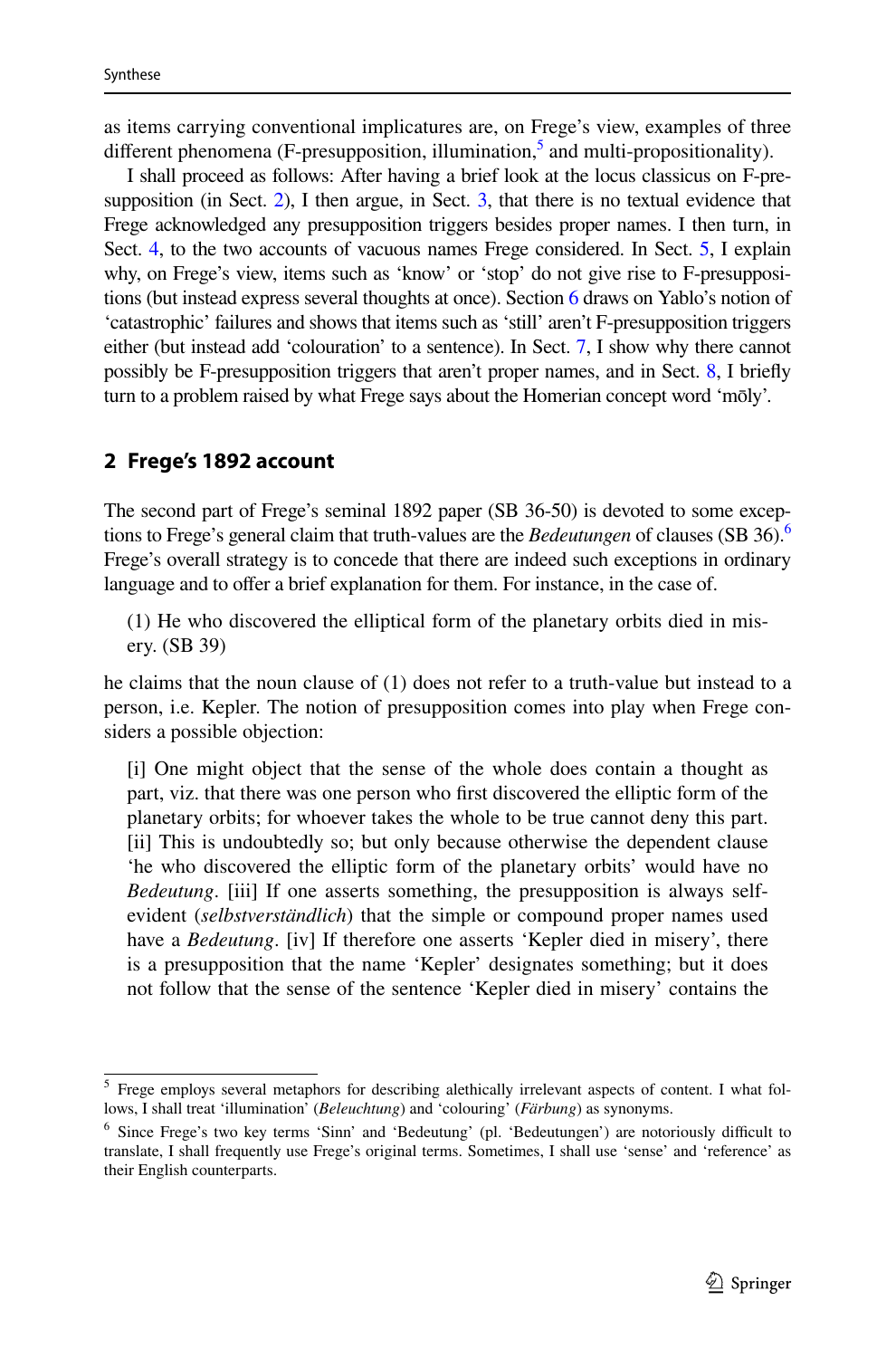thought that the name 'Kepler' designates something. (SB 39-40; FR 162, partly my translation, roman numerals added) $\gamma$ 

This passage contains, on my reading, an exegetical problem, a rather obvious lacuna, and two essential claims concerning presuppositions.

The exegetical problem is whether Frege's talk of assertions (in [iii] and [iv]) is to be understood as the innocuous claim that assertions may carry presuppositions or as the stronger claim that presupposition is necessarily tied to assertive force. I think we ought to opt for the frst reading. Frege, after all, notes that 'Kepler did not die in misery' carries the same presupposition as its unnegated counterpart (SB 40). So the same should go for other connectives. For instance, by uttering a conditional such as 'If Kepler died in misery, …' one also seems to presuppose Kepler's existence, but assertive force clearly does not cover the antecedents of conditionals. (And given Frege's claims about how assertions are related to yes/no questions (Ged 62), I don't think he would have denied that the question 'Did Kepler die in misery?' also presupposes Kepler's existence.) Presuppositions then seem to be independent of assertive force.

Crucially, Frege is also not concerned with the conditions for making (felicitous) assertions, contrary to what has been claimed by Black. In the case of (1), Black ([1962](#page-19-1), p. 50) claims, no 'assertion is made unless there was once somebody called "Kepler"'. This is a surprising exegetical claim that comes close to transmogrifying Gottlob Frege into Pettlob Frawson.<sup>[8](#page-3-1)</sup> In one of his papers, Strawson indeed claimed that presupposition failures may 'wreck' the 'whole assertive enterprise' [\(1964,](#page-21-2) p. 106), but there is no textual evidence whatsoever that Frege saw utterances involving vacuous terms as pseudo-assertions. For Frege, assertions are the outward manifestations of inner judgments, and a judgment is the acknowledgment of the truth of a thought (Ged 62). So as long as there is a thought one may acknowledge *as true* (even when it is, in fact, neither true nor false), one may assert it, and that appears intuitively correct: the sentence 'The largest prime number is larger than 42' is clearly defective in that it involves an existential presupposition that cannot be satisfed, but an utterance of it would still count as an assertion. The catastrophe caused by F-presupposition failures is cognitive, not communicational.

The lacuna concerns the exact nature of the phenomenon Frege is describing here. He just notes (in [iii] and [iv]) that, whenever we use a name, there is the selfevident presupposition that the name has a *Bedeutung*. Frege tells us neither whether

<span id="page-3-0"></span> $7$  Frege's account in that passage is clearly reminiscent of Sigwart's [\(1873](#page-20-9), pp. 123-124) treatment of *Voraussetzungen* (cf. Horn, [2007](#page-20-10), pp. 41–42). Since Frege's *Nachlass* contained an excerpt from Sigwart's book (cf. Veraart, [1976,](#page-21-4) p. 103), Frege may have been inspired by Sigwart here.

<span id="page-3-1"></span><sup>8</sup> It seems as though Frawson, distantly related to the Schmearthian philosopher Gotrand Fressell (cf. Schifer, [1981\)](#page-20-7), has exerted quite an infuence on some scholars. Yablo [\(2006](#page-21-3), p. 167) writes that the theories of Frege and Strawson 'more or less *defne* a sentence's presuppositions as preconditions of its making an evaluable claim', and Glock ([2015,](#page-20-8) p. 112) claims that, on Frege's and Strawson's view, a sentence involving a vacuous term 'does not express a truth-apt proposition or statement'. But Frege is not concerned with making *claims*, and he also wouldn't deny the truth-*aptness* of, say, 'Odysseus killed the suitors' (Odysseus, after all, might turn out to be real).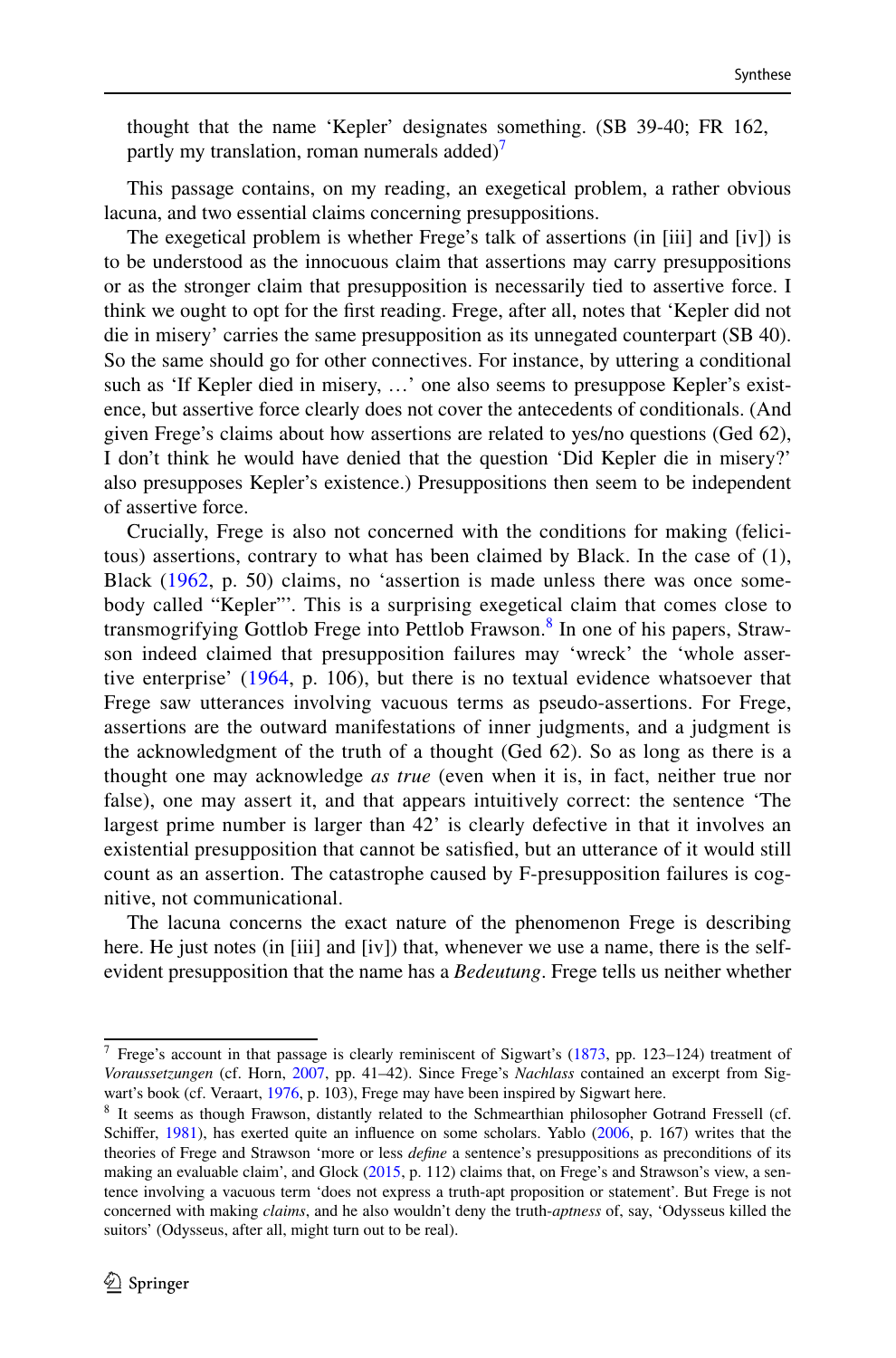it is speakers or sentences that presuppose something<sup>9</sup>; nor does he say anything about the mechanism that generates presuppositions. Everything he does tell us is compatible with a lexical as well as with a pragmatic account of presupposition.

In a somewhat similar vein, Atlas (1975, pp. 29–31) has claimed that one may 'extract' three distinguishable notions of presupposition from Frege's (SB): a semantical, a pragmatic and an assertoric notion. Whether this is true depends on what is meant by 'extract'. Frege's non-committal notion of F-presupposition may of course serve as an inspiration for devising more specifc notions, but Atlas seems to advance the stronger exegetical claim that Frege uses the term 'Voraussetzung' ambiguously, which strikes me as uncharitable. Moreover, I don't think that Atlas has presented conclusive textual evidence for his claim. So I think Frege's notion of presupposition is best characterized as an unspecifc notion.

Finally, I think that Frege's official account of *Voraussetzung* may be boiled down to two claims:

- (a) Presuppositions are alethically relevant. If what is presupposed by some sentence S is, in fact, not the case, then S will be neither true nor false ([i], [ii]).
- (b) What is conveyed by a presupposition is not contained in the sense of the sen-tence carrying the presupposition ([iv]).<sup>[10](#page-4-1)</sup>

There are two minor points about these claims that are worth stressing here.

The frst point is that, contrary to what one might think, claim (b) does not exclude the existence of lexical presuppositions. On the assumption that *Sinn* is not linguistic meaning, a presupposition might be carried by the meaning of a sentence S without being contained in its sense.<sup>11</sup> (I cannot offer a full defence of that assumption here, but there are at least two types of example that speak against an identifcation of these two notions. First, a sentence such as 'He was wounded' is generally thought to have a stable meaning, or 'character', but as Frege insists, the sense of such a sentence may shift with context (Ged 64; cf. Burge, [1979\)](#page-19-2). Second, there are pairs of words such as 'cur' and 'dog' (Logik 152) that plausibly difer in meaning while expressing the same sense. And in Sect. [7,](#page-13-0) I will argue that vague terms may be yet another example.)

Second, Frege's two claims do not yet appear to rule out Kripke's suggestion that the Fregean account of existential presupposition might be extended to some other cases. Depending on how, exactly, Frege's claims are understood, some other

<span id="page-4-0"></span><sup>9</sup> When discussing the idealist objection that 'the moon' may not have a *Bedeutung* (SB 31), Frege characterizes the F-presuppositions of that name in terms of our communicative intentions; but he also appeals to the diference in sense between 'the moon' and 'my idea of the moon'.

<span id="page-4-1"></span><sup>10</sup> See also Frege's distinction between 'being part of what was meant' (*mitmeinen*) and 'being presupposed as having been admitted' (*als zugestanden voraussetzen*) in one of his letters to Husserl (BW 106; PMC 71). In this letter, Frege concedes that one *might* construe existential import as a matter of presupposition, but ultimately opts for a treatment in terms of side-thoughts (see Horn, [2007,](#page-20-10) §2; Sander, [2021](#page-20-3)).

<span id="page-4-2"></span> $11$  Frege's claim that it is the 'grammatical form' of some expressions that seems to qualify them for the purpose of designating an object (SB 40; FR 163) may indeed be construed as claim about the linguistic meaning of particular items.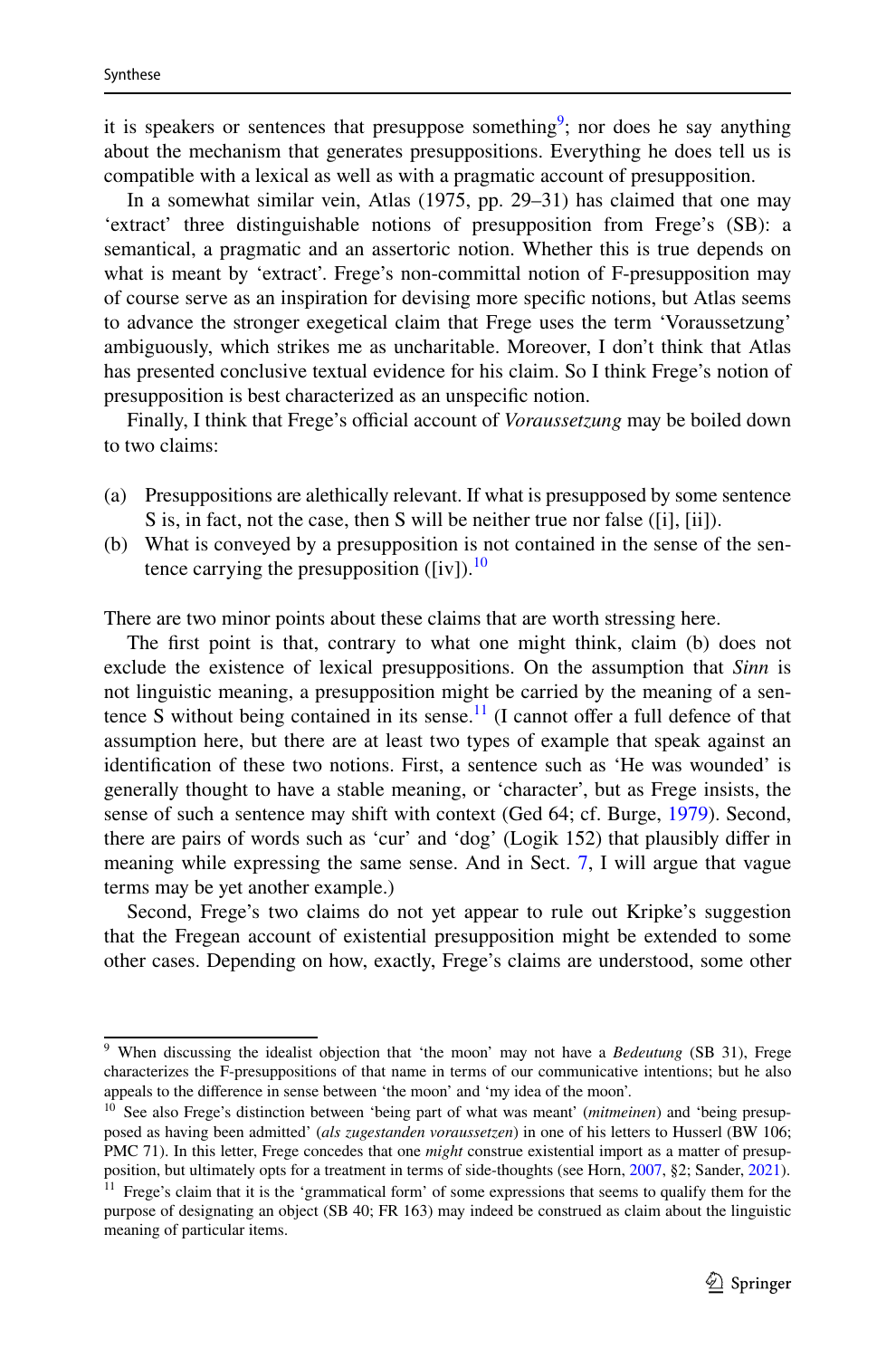items may turn out to be F-presupposition triggers as well. So let us start by asking whether Frege did officially acknowledge some other triggers.

## <span id="page-5-0"></span>**3 Are temporal clauses F‑presupposition triggers?**

In the introduction, I claimed that only proper names are F-presupposition triggers. Now some scholars have assumed, in contrast, that Frege explicitly acknowledges at least one further kind of trigger, i.e. temporal clauses (Levinson, [1983,](#page-20-5) p. 182; Karttunen, [2016](#page-20-0), p. 707). Consider the two sentences Frege briefy discusses in footnote 10 of his seminal 1892 paper (SB 43-4; FR 165) and a proposition they may presuppose:

(2a) After the separation of Schleswig-Holstein from Denmark, Prussia and Austria quarrelled.

(2b) After Schleswig-Holstein was separated from Denmark, Prussia and Austria quarrelled.

(2c) Schleswig-Holstein was separated from Denmark.

Karttunen [\(2016,](#page-20-0) p. 707) has claimed that the temporal clause of (2a) F-presupposes (2c), and in a certain sense this is true, but, for Frege, the F-presupposition trigger in this case is not the temporal clause as such but rather the proper name contained in it. 'The separation of Schleswig–Holstein from Denmark' is, after all, a defnite description that refers to an event. What about (2b)? In this case, Frege adds his usual caveat that ordinary language sentences admit of 'various interpretations' (SB 43, fn. 10; FR 165). On one salient interpretation of (2b), that sentence expresses and thus does *not* F-presuppose the thought (2c) (see SB 49; FR 170). On the second interpretation, (2a) and (2b) would be just rhetorical variants with essentially the same content. Accordingly, (2b) would indeed F-presuppose (2c), and that might be taken to show that Frege does in fact acknowledge the existence of F-presupposition triggers that aren't proper names. The temporal clause of (2b), after all, does not seem to contain a name that might carry the presupposition (2c).

However, such a reading of Frege would be based on a misconstrual of his notion of proper name. For Frege, *Eigenname* is (in contrast to 'noun phrase') not a grammatical category but a logical one, which is in turn grounded in his metaphysical distinction between objects and functions (see FB 18; GGA I, 7). Any linguistic item that purports to refer to an object is, on his view, a proper name (GGA I, 43), and Frege's notion of object is not restricted to 'medium-sized dry goods', but includes things such as numbers, value-ranges or points of time (see SB 42).

Consider, for a start, one of Frege's examples:

(3) He who discovered the elliptical form of the planetary orbits died in misery. (SB 39)

Though (3) does not contain any word we would ordinarily call a 'name', Frege claims that the dependent clause of (3) refers to Kepler and is thus (logically) a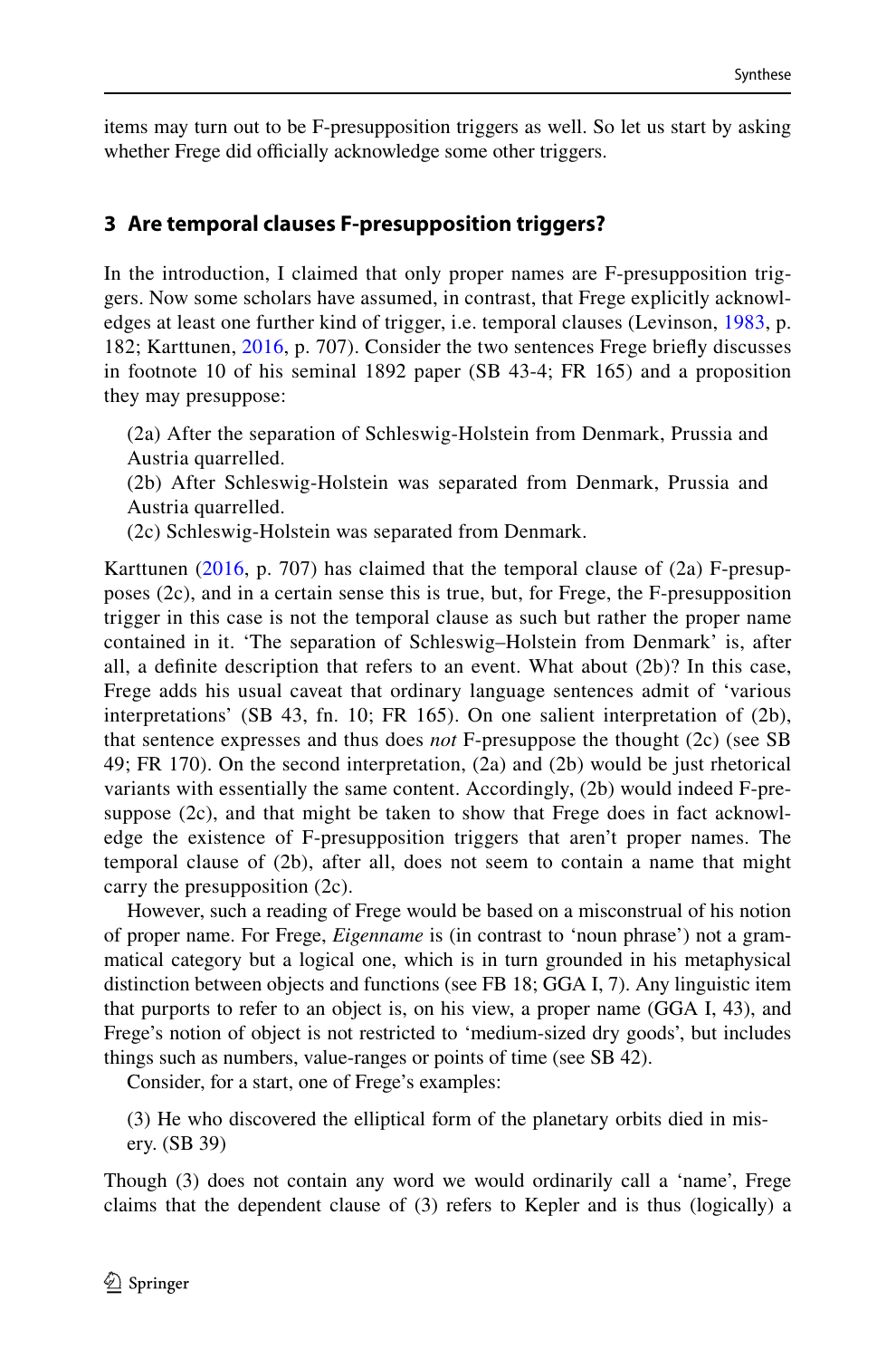proper name. This is not yet particularly surprising since 'he who discovered the elliptical form of the planetary orbits' may plausibly be construed as a defnite description and so as something functionally equivalent to a name. Indeed, in Frege's terminology, it *is* a name (though not a simple one).<sup>[12](#page-6-0)</sup>

Next consider what Frege says about demonstratives such as 'that person'. On his view, the *Eigenname* in such cases does not just consist of these two words. The proper name is rather 'the whole consisting of the concept-word, the demonstrative pronoun and the accompanying circumstances' (LM 230; PW 213). Frege's wording suggests that there are names that are partially non-linguistic, which sounds so odd that one may ask whether he means what he says here (cf. Künne, [1992](#page-20-11), p. 721). But there are several passages in his works where the contribution of indexicals is characterized exactly in the same way (see Logik 146; Ged 64), and so we should take this remark at face value (see Künne, [1992;](#page-20-11) Kripke, [2008;](#page-20-12) Textor, [2015\)](#page-21-5). On Frege's view, there are *Eigennamen* that actually contain persons, gestures, places or the like, which makes his notion considerably diferent from the intuitive notion of a name.

What may be even more surprising is Frege's claim that 'adverbial clauses of place or time' (SB 43; FR 164) may function as names for places and points of time, just as the noun clause (*Nennsatz*) in (3) functions as the name of a person. Accordingly, on the second reading of (2b), the sentence would also presuppose (2c) since the dependent clause of (2b) would have to be read as the logical name of an event or a point of time. And this claim of Frege's seems quite plausible: the *Bedeutung* of (2b) seems to be the same as the *Bedeutung* of 'After 1864, Prussia and Austria quarrelled.' Thus, the mere fact that the dependent clause of (2b) contains a fnite verb and thus *seems* to express a thought is, for Frege, not yet a reason to assume that it is not a proper name. Accordingly, there are two salient analyses of (2b):

(2d) At some point of time  $t_1$  Schleswig-Holstein was separated from Denmark & at some point of time t<sub>2</sub> Prussia and Austria quarrelled & t<sub>2</sub> > t<sub>1</sub> (cf. SB 48) (2e) Happened-after (the quarrel between Prussia and Austria, the separation of Schleswig-Holstein from Denmark)

If (2b) is understood according to (2d), there is no presupposition that Schleswig–Holstein was separated from Denmark. On that reading, (2b) is a multipropositional sentence that expresses three entangled thoughts (more on which in Sect. [5](#page-8-0)). On the second reading of  $(2b)$ , rendered above as  $(2e)$ , the dependent clause does function as an F-presupposition trigger, but only since it contains *or is* a proper name. So I think it is safe to assume that Frege offered only proper names as examples of F-presupposition, and in Sect. [7](#page-13-0) we shall see that there are some Fregean tenets that actually commit him to such an account.

<span id="page-6-0"></span><sup>12</sup> For the distinction between simple (*einfach*) and complex (*zusammengesetzt*) proper names, cf. (SB 40), (GGA I, §26).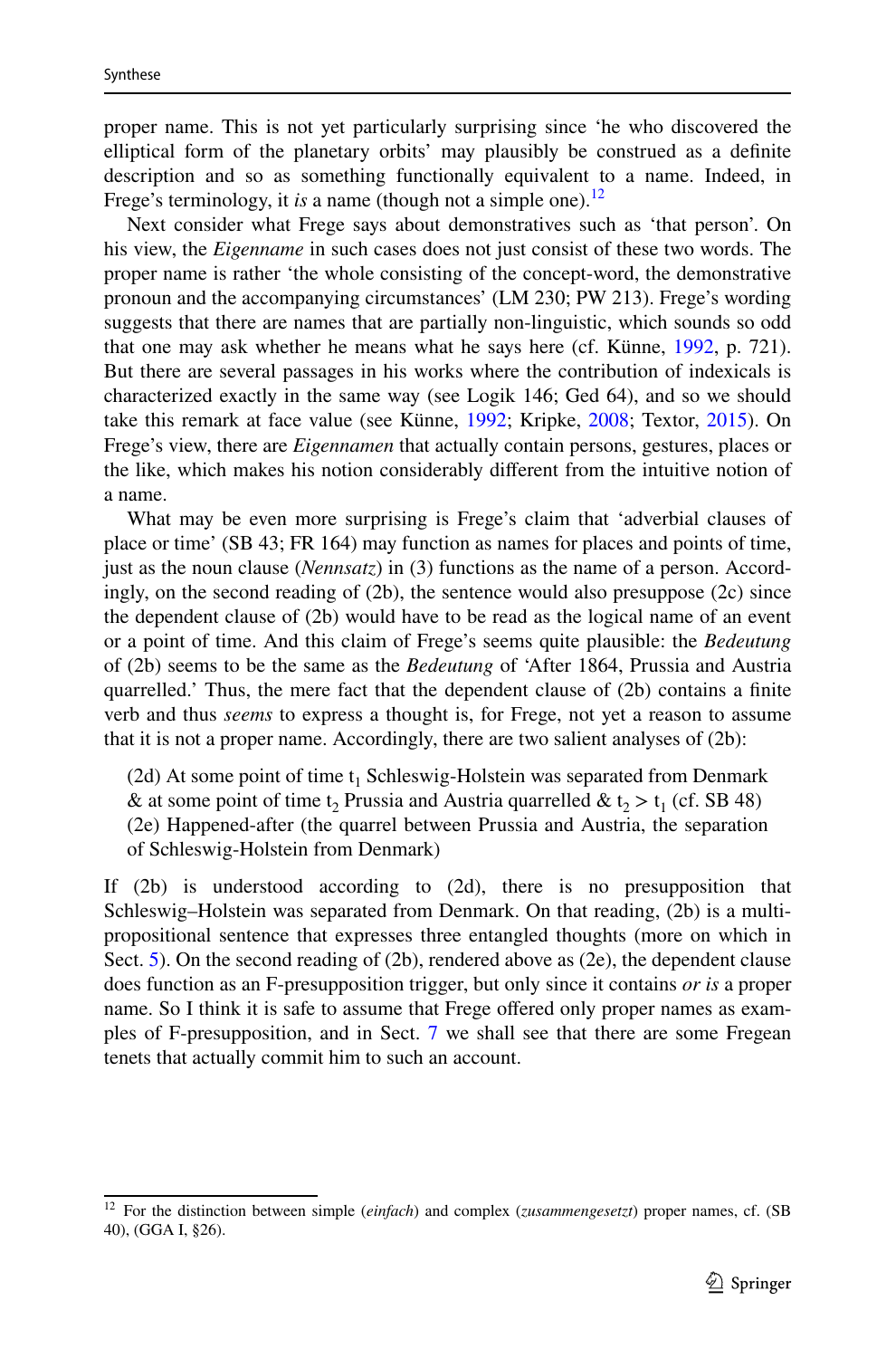#### <span id="page-7-0"></span>**4 Vacuous names: the early and the mature view**

Before turning to Frege's reasons for employing a radically narrow notion of F-presupposition, we should note that Frege advanced two diferent theories as to what happens when the existential presupposition triggered by a name is not met. There is, frst, a theory most scholars take to be Frege's considered view and which I shall call the 'mature view'. On that view, a sentence containing a vacuous singular term does express a thought – a thought however that is neither true nor false. This view is advanced in some of his writings after 1891, most notably in his 'Über Sinn und Bedeutung'. Frege claims, for instance, that the sentence 'Odysseus was set ashore in Ithaca while sound asleep' 'obviously has a sense' (SB 32; FR 152) but probably lacks *Bedeutung* (see also Logik 141-2; FR 229-30).

Second, there is a theory Frege clearly held in some of his pre-1891 writings, might have held still around  $1906<sup>13</sup>$  and ought to have held throughout his career if Evans ([1982,](#page-19-3) p. 33) is right. On this second view, the 'early view' in what follows, sentences containing empty singular terms not only lack *Bedeutung* but do not even express thoughts in the frst place. The sentence 'Leo Sachse is a man' wouldn't express a thought if there weren't a person to whom that name refers (17KS 190, PW 174; cf. DPE 67, PW 60).

The question of which of these two views is systematically more attractive is tricky, but fortunately it does not matter for present purposes. We shall see that there is on both accounts a clear diference between F-presuppositions and presuppositions as ordinarily conceived.

Let us start by comparing names to factives. Consider the following examples:

- (4) The German emperor wears whiskers.
- (5) Hamlet knows that Rosencrantz is a spy.

(4) contains a defnite description and thus would be a clear instance of F-presupposition. In uttering (4), you F-presuppose, and also presuppose, that there is a German emperor (or, more precisely, that there is exactly one German emperor, but I will ignore the 'at most one' condition in what follows).<sup>14</sup> (5) contains the verb 'knows', which has served as a standard example of a presupposition trigger since the 1970s. When uttering  $(5)$ , you presuppose that Rosencrantz is a spy.

<span id="page-7-1"></span><sup>&</sup>lt;sup>13</sup> According to the editors of the *Nachlass*, Frege's (17KS), in which the early view appears for the last time, was written around 1906 or earlier. Hovens ([1997\)](#page-20-13) argues convincingly that the manuscript was written in the early 1880s.

<span id="page-7-2"></span><sup>&</sup>lt;sup>14</sup> In (SB), Frege rarely mentions that condition (but see SB 41–42) and clearly does not construe it as a *Voraussetzung*, but I would assume that this is just for expositional reasons. When providing his (nameless) 'backslash' function as a formal replacement for the defnite article in his *Grundgesetze* (I, §11), he explicitly claims that not only vacuous, but also ambiguous (*zweideutig*) names lack *Bedeutung*. On that view, 'The prime number between 1 and 4' is as catastrophic as 'The prime number between 8 and 10'. Cf. (GLA, § 82). Compare also Horn [\(2009](#page-20-1), §4) who argues that, whereas the existence condition is relevant to questions of truth or falsity, the uniqueness condition is not.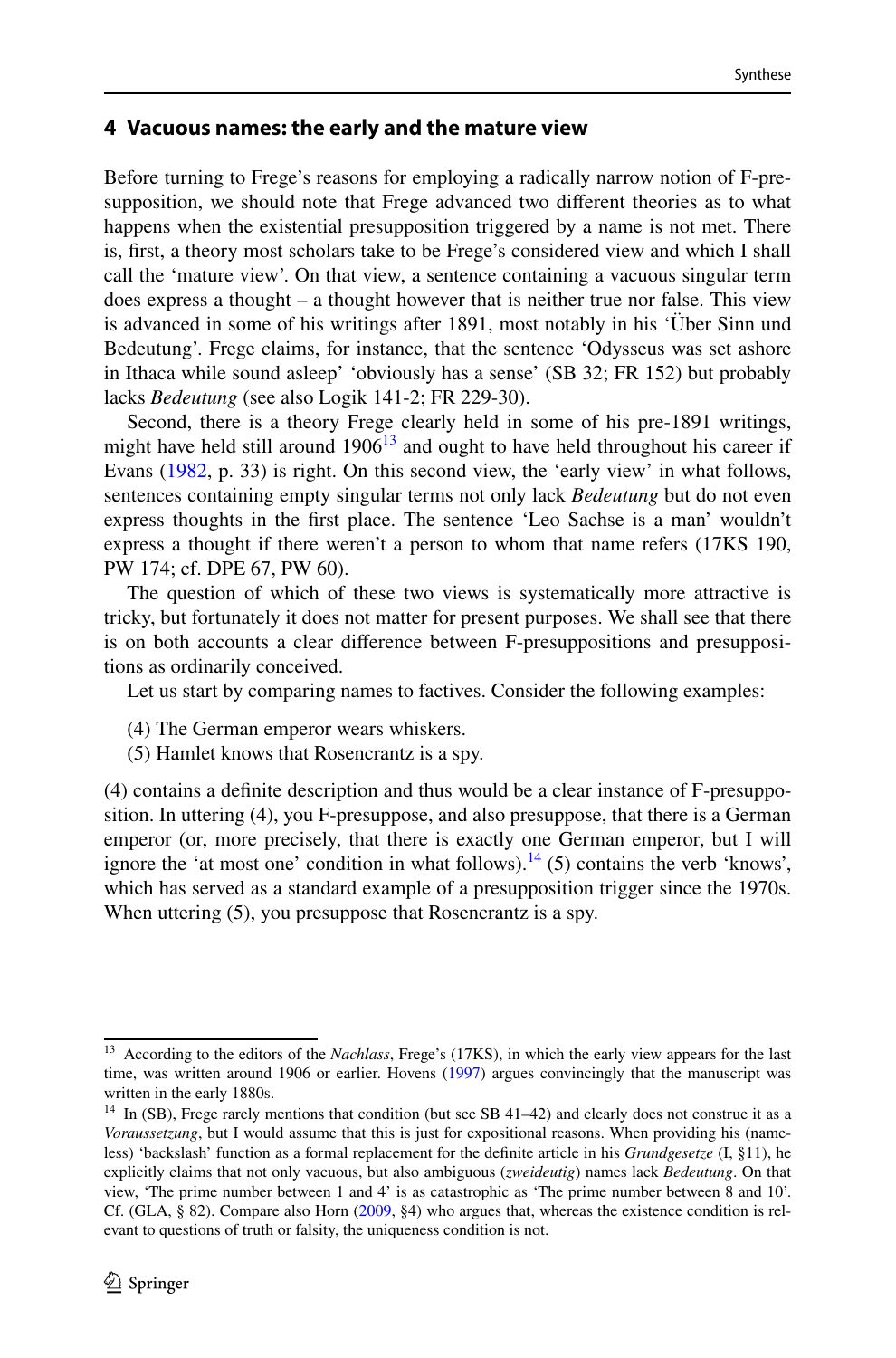Now there are two fairly uncontroversial facts about these two sentences. First, explicitly denying what is (F-)presupposed by them will result in utterances that are particularly odd:

(4a) The German emperor wears whiskers, but, as matter of fact, there isn't a German emperor.

(5a) Hamlet knows that Rosencrantz is a spy, but Rosencrantz is actually not a spy.

Second, as noted by Frege (SB 40), the negation of (4) triggers exactly the same F-presupposition as (4) itself. Similarly, an utterance of the negation of (5) will typically be understood as the claim that Hamlet is ignorant of the fact that Rosencrantz is a spy. As the subsequent discussion made clear, there are quite a few other linguistic contexts, now known as the 'family of sentences' (Chierchia & McConnell-Ginet, [1990](#page-19-4), p. 281), that allow presuppositions to 'scope out', while blocking entailments. For example, prefixing 'perhaps' to a sentence vastly reduces the speaker's commitments, but presuppositions appear to be immune to that adverb. Consider an example: 'Perhaps he [=Richie Rich] realized how hollow the pursuit of money really is and took his own life' (*The Simpsons*, 7F21) is non-committal about Richie's death and about his attitude towards money, but still 'implies' that Richie exists and that the pursuit of money is hollow. Following the standard terminology in linguistics, I will use the term 'projection' to refer to that phenomenon of 'scoping out'.

Now in spite of these similarities, there is, on Frege's view, a crucial diference between (4) and (5). While (4) is indeed an instance of F-presupposition, (5) is an example of what might be called a multi-propositional sentence. This is, obviously, not a term Frege himself used, but he says explicitly that the sentences he discusses towards the end of 'Über Sinn und Bedeutung' express 'several thoughts' at once (SB 48; FR 169). This is the case with linguistic devices such as 'know', 'because', temporal adverbs and counterfactuals.<sup>[15](#page-8-1)</sup>

#### <span id="page-8-0"></span>**5 Frege's theoretical motive**

To see why Frege never took such words to F-presuppose anything, it is essential to recognize his theoretical motive for paying attention to *Voraussetzungen*. Contemporary discussions of presuppositions have been especially concerned about the projection behaviour of sentences containing presupposition triggers, which is somewhat chaotic and thus gave rise to a rather large debate on the 'projection problem'. What sparked Frege's interest in F-presuppositions, in contrast, was not projection, though he was aware of that phenomenon (SB 40). For Frege, the main problem is rather

<span id="page-8-1"></span><sup>&</sup>lt;sup>15</sup> Alternatively, such devices may be characterized as involving 'double-barreled' assertions (Geach [1965](#page-20-14), p. 456). More recently, the idea that many sentences express sequences of propositions has been defended by Bach ([1999\)](#page-19-5) and Neale ([1999\)](#page-20-15). It is not clear whether Frege is committed here to a distinc-tion between main-thoughts and side-thoughts (see Dummett [2007](#page-19-6), p. 524; Künne [2010,](#page-20-16) p. 447; Sander [2021](#page-20-3), §4), but I shall ignore that issue in what follows.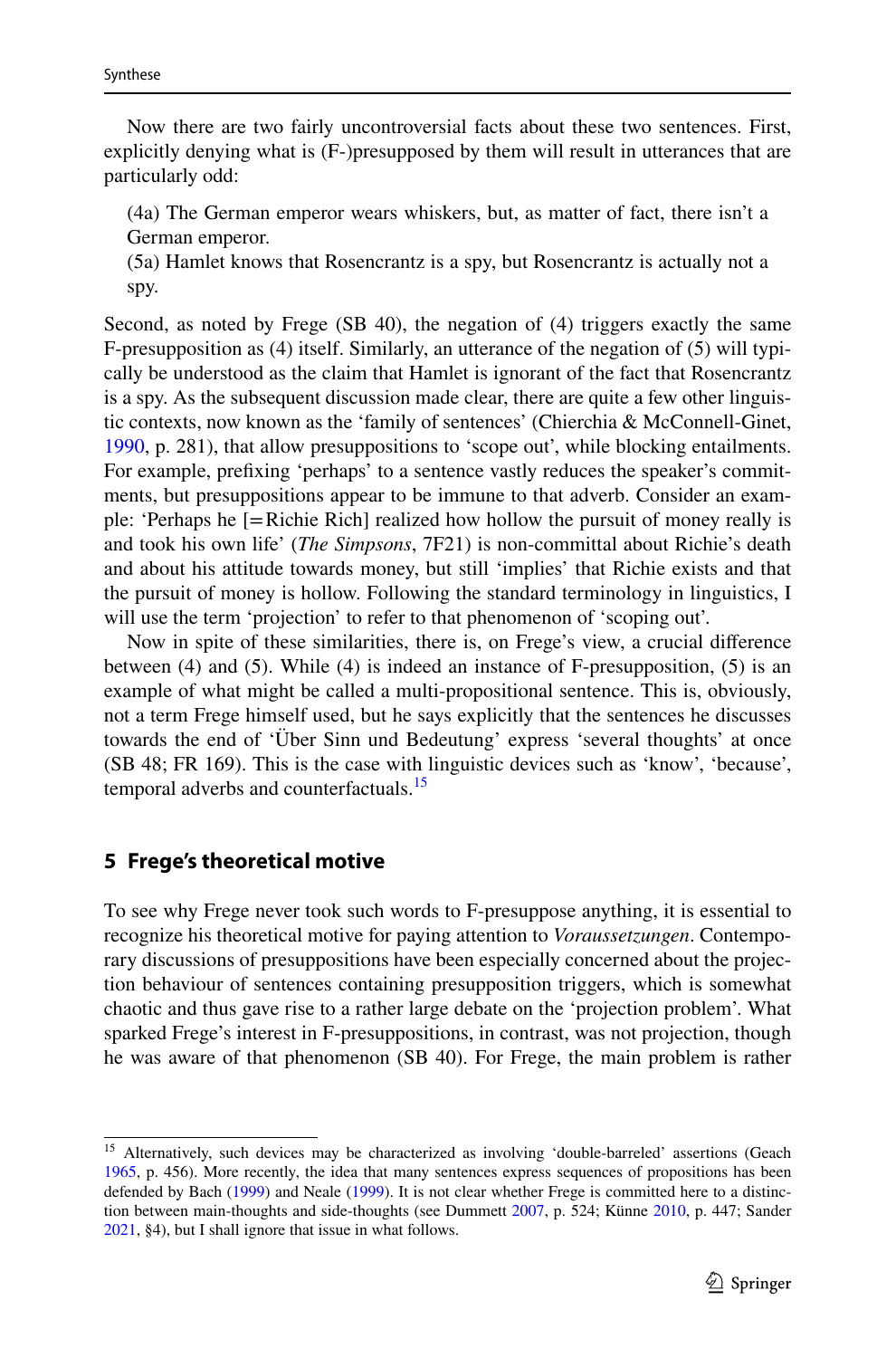generated by what might be called his anti-Russellian insight<sup>16</sup>: by using a description of the form 'the F' you do not express the thought that there is exactly one F, you only F-presuppose it (SB 40). If a Russell-style analysis faithfully represented the actual content of sentences of the form 'The F is G', then every sentence of that kind would express a thought that is true or false, depending on whether there is exactly one F. Since, on Frege's view, this is not how language actually works, some sentences merely F-presuppose that there are certain objects. So there are sentences, in ordinary language but also in mathematics, that lack a truth-value (or do not even express thoughts in the frst place). Thus, Frege's interest in F-presuppositions is sparked primarily by the fact that some languages, being unlike his Begrifsschrift, sufer from a certain kind of semantic 'imperfection' (SB 41) and not by the fact that presupposed contents project.<sup>[17](#page-9-1)</sup>

What spurred his interest in items such as 'know' or 'because' was a diferent problem. If truth-values are the *Bedeutungen* of clauses, then the substitution of coreferential items shouldn't change a clause's truth-value. But in the case of the above items this does not seem to be the case. In a sentence such as 'The fre broke out because there was a short circuit' one plainly cannot replace 'there was a short circuit' by an arbitrary sentence of the same truth-value. Frege's explanation of this substitution problem is simple: a sentence of the form '*p* because *q*' involves three thoughts, (i) *if q, then p,* (ii)  $p$ , and (iii)  $q$ , but since there are only two clauses, the thoughts obviously do not 'correspond separately to the original clauses' (SB 48; FR 168).

Since 'because' is not commonly treated as an example of presupposition, let us move to another example. Change of state verbs are paradigmatic presupposition triggers, and they seem amenable to a multi-propositional analysis. Consider a wellworn example of a sentence involving such a verb<sup>18</sup>:

(6) Bertrand quit smoking.

On a Fregean account, (6) contains two thoughts: that Bertrand used to smoke (up to a particular point of time t) and that he has not been smoking since t.

I have already pointed out that Frege's chief reason for paying attention to F-presuppositions was the problem of truth-value gaps. If the existential F-presupposition

<span id="page-9-0"></span><sup>&</sup>lt;sup>16</sup> If the Russell of 1957 was not mistaken about the aims of his earlier self, then his 1905 account was intended as a 'replacement' [\(1957](#page-20-17), p. 388), not as an analysis, and Frege would not have objected to such 'conceptual engineering'. Indeed, in (GG I, §11) he himself ofers a logical substitute for the defnite article.

<span id="page-9-1"></span><sup>&</sup>lt;sup>17</sup> For that reason, recent proposals for distinguishing factive and semi-factive items (or, alternatively, hard and soft triggers) are irrelevant from a Fregean point of view since these distinctions concern projection *variability*.

<span id="page-9-2"></span><sup>&</sup>lt;sup>18</sup> Change of state verbs were one of the standard examples of the traditional fallacy of many questions, and Frege's multi-propositional analysis may have been inspired by discussions of that fallacy. Cf. two examples handed down by Aulus Gellius and Seneca. a) 'Tell me whether you have stopped committing adultery or not' ('Postulo, uti respondeas, desierisne facere adulterium an non', A. Gellius, *Noctes Atticae* XVI, 2), b) 'What you have not lost, you have. But you have not lost (any) horns. Therefore, you have horns' ('Quod non perdidisti, habes. Cornua autem non perdidisti; cornua ergo habes', Seneca, *Epistulae Morales*, 49,8).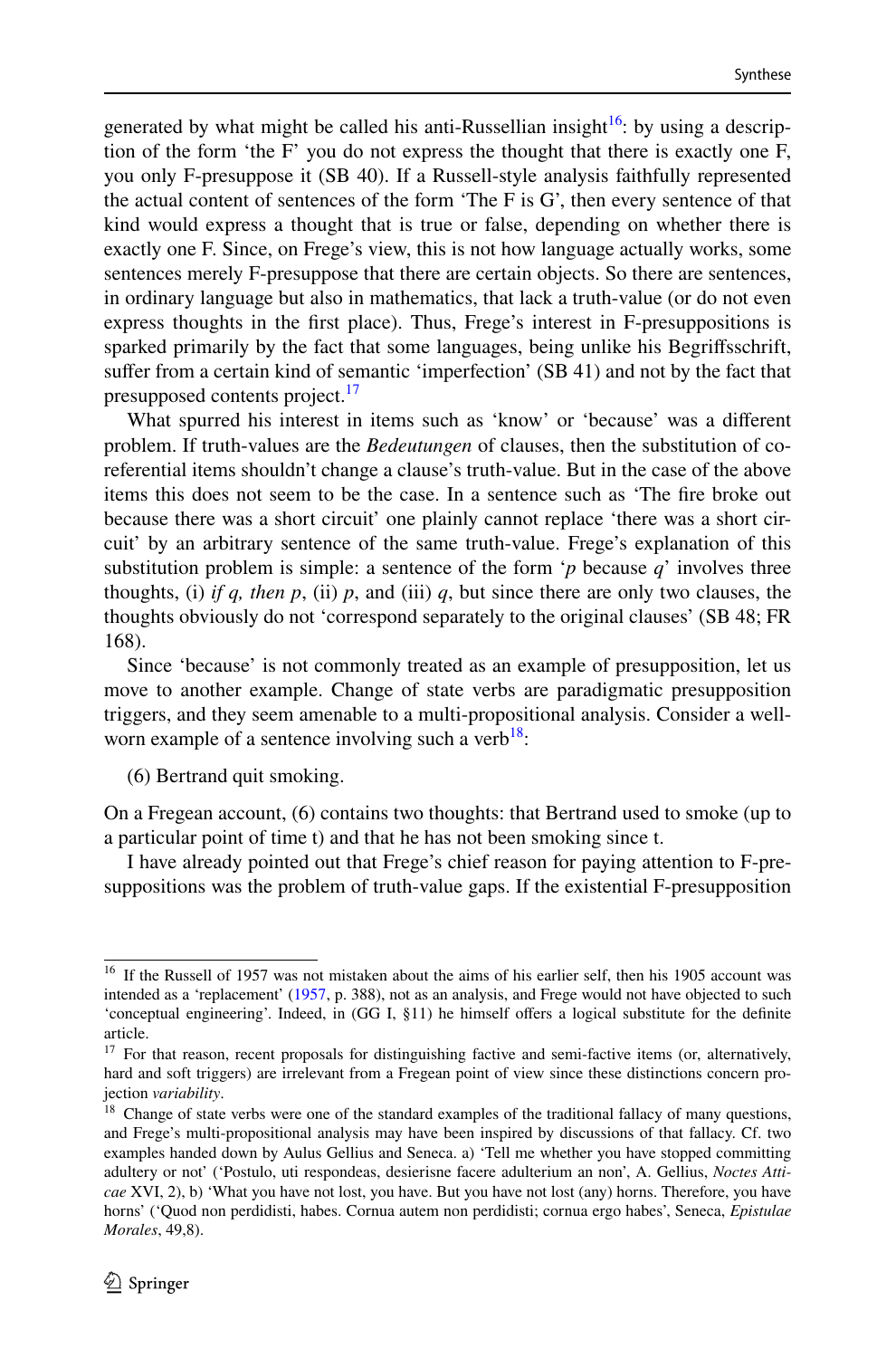carried by (6) is not met, then, for Frege, this amounts to a semantic catastrophe: (6) will either lack *Sinn* (on his early view) or *Bedeutung* (on the mature view). In contrast, if the presupposition triggered by 'quit' is not met, no catastrophe will occur. If (6) is indeed analysable as a two-part sequence, then (provided that a sequence is, logically, a conjunction; cf. SB 44) (6) will be false if Bertrand has never been a smoker. Now one might claim that the complex predicate '… quit smoking' can only be applied to past smokers: uttering (6) if Bertrand has always been a nonsmoker would thus involve a kind of category mistake that results in a truth-value gap (cf. Sellars, [1954](#page-20-18), p. 202). On Frege's logical view, however, there aren't sortal constraints of this kind. The predicate '… quit smoking' is either a genuine concept word that maps *any* argument to a truth-value (including bizarre arguments such as 'the smallest prime number') or it altogether lacks a sense. (In Sect. [7](#page-13-0), I shall say more about these issues.)

From a Fregean point of view, then, we ought to distinguish F-presupposition triggers from multi-propositional items. This is not to deny that factives, change of state verbs and proper names have something in common. In all of these cases, there is a projective content that is generally undeniable and alethically relevant. There are, however, two observations that speak in favour of the Fregean account.

First, consider (6) again. Somebody uttering (6) will usually take it for granted that Bertrand did smoke in the past. So what is at-issue in this case is, plausibly, the *present* smoking status of Bertrand. But now consider a case in which (6) has been transformed into a question (and in which a little more contextual information is supplied):

(6a) I notice that Bertrand keeps chewing on his pencil. Has he recently stopped smoking? $19$ 

What is at-issue in (6a) is the smoking status of Bertrand *in the past*, while it is taken for granted that he does not smoke at present. In gestalt theoretical terms, the 'fgure' of (6) is the 'ground' of (6a), and vice versa. Frege's multi-propositional account ofers a possible explanation for this symmetry, and his idea that F-presuppositions have a peculiar status is supported by the observation that no such contextually induced gestalt shift can happen in the case of existential presuppositions (if they are triggered by names or indexicals). There is no imaginable context in which the second sentence of  $(6a)$  might be used to ask whether Bertrand, or 'he', exists.<sup>[20](#page-10-1)</sup>

The second point is this: if a sentence contains two independent thoughts, then if we subtract one of these thoughts, there is a thought left that may be expressed separately. Consider, again, sentence (6) and ask yourself what you get when you think away the presupposition that Bertrand used to smoke. What you get is a thought

<span id="page-10-0"></span> $19$  I have borrowed the example (with slight modifications) from Abbott [\(2006](#page-19-0), p. 11). As a referee informed me, examples of that kind were first offered by Karttunen (in an unpublished 1973 paper).

<span id="page-10-1"></span> $20$  The idea that descriptions (as opposed to names and indexicals) may carry 'new' information is familiar from the debate on accommodation, and in some cases, sentences involving descriptions may even be uttered with the main intention of informing an addressee about somebody's existence. Consider an example due to Horn ([1996,](#page-20-19) p. 306): 'A: John is very attractive / B: Yes, and his wife is lovely too.'.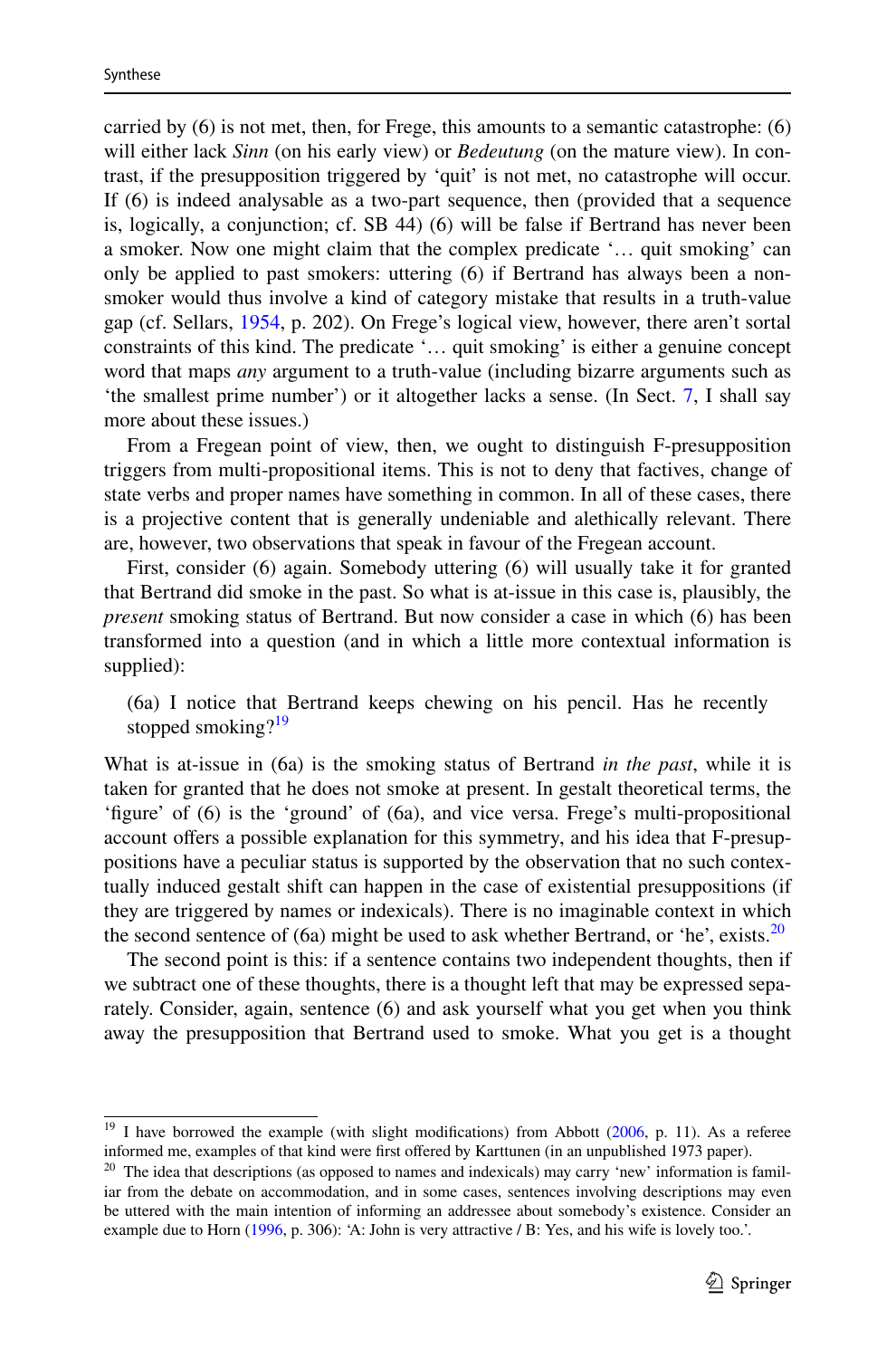that can easily be expressed by a sentence: 'Bertrand does not smoke at present'. In contrast, there is no, or at least no straightforward, way of expressing *precisely* the content of (6) minus its existential presupposition: 'Bertrand, who (perhaps) doesn't exist, quit smoking' does not sound felicitous. Of course, there are means of 'bracketing' existential commitments: you might say, for instance, 'Sherlock Holmes lives in Baker Street' (when it is contextually clear that you are talking about the denizens of a fctional universe) or 'According to the Canon, Holmes lives in Baker Street' (where the relativization to such a universe is made explicit), but it appears difficult to surgically remove the thought that Bertrand exists from a sentence such as (6).

Note fnally that a Fregean account of factives and change of state verbs also makes correct predictions on what is at issue when such words are used. Potts ([2015,](#page-20-6) p. 172) has claimed that a sentence such as (6) 'has the at-issue content that [Bertrand] does not smoke at present … and the presupposition that he smoked in the past', and that is arguably correct if the term 'at-issue content' is defned as a content that does not project. $21$  In another, and more intuitive, sense of that word, however, Potts's claim seems clearly false. What is at-issue in an unembedded sentence involving the verb 'quit' is, trivially, a change, and if a change is analysed as a compound thought, then the two thoughts intertwined in such a sentence seem to stand on a par. (Similarly, we wouldn't want to say that a sentence of the form 'A knows that  $p'$  has the at-issue content that A believes that  $p$ , though that is the non-projective content.)

#### <span id="page-11-0"></span>**6 Catastrophes and colouring**

In the last section, I explained why change of state verbs and factives are not examples of F-presupposition. According to the Fregean analysis, words such as 'stop' rather express several thoughts at once. Let us now turn to another kind of example.

Yablo has claimed that there are cases in which presupposition failures are 'noncatastrophic', where a non-catastrophic failure is 'the phenomenon of a sentence still making an evaluable claim despite presupposing a falsehood' [\(2006](#page-21-3), p. 164). Yablo notes (correctly, I think) that Frege is committed to the claim that presupposition failures are generally catastrophic.<sup>22</sup> In the next step, he mentions a possible counterexample:

(7) Alfred has *still* not come (Ged 64; FR 331).

Now suppose, following Yablo ([2006,](#page-21-3) p. 169), that 'still' is, 'by the usual tests', a presupposition trigger that conveys the idea that the speaker has been expecting Alfred's coming. Even if that condition is not met, (7) will express a truth-evaluable thought, i.e. the thought that Alfred has not come. Accordingly, on Yablo's view,

<span id="page-11-1"></span><sup>21</sup> Note that Potts [\(2015](#page-20-6), p. 168) does *not* defne 'at-issue content' in that way (as far as I see, he has never ofered a defnition); he rather notes that that term 'corresponds' to Fregean sense and to Grice's notion of 'what is said', and he also explains at-issueness in terms of the 'speaker's central message'.

<span id="page-11-2"></span> $22$  But recall from Sect. [2](#page-2-1) that Frege is not concerned with felicity constraints on claims.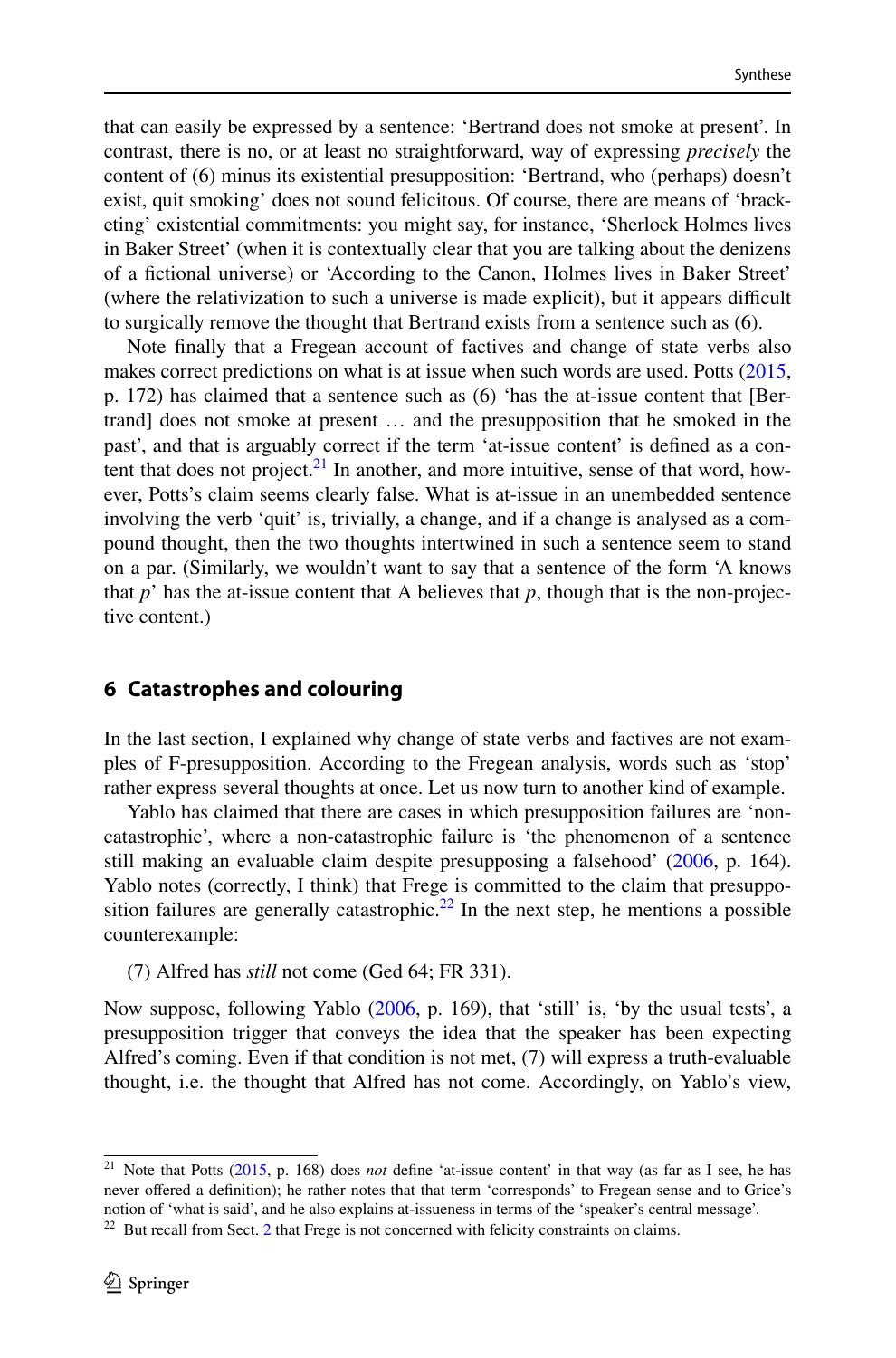Frege ought to have said that there are at least some non-catastrophic presupposition failures.

Now some scholars construe 'still' not as a presupposition trigger but instead as a device that carries a conventional implicature (see, e.g., Horn, [2007,](#page-20-10) p. 49). However, what is at issue here is not the distinction between these two contemporary notions but rather the diference between the modern notions and Frege's. So let us suppose, for the sake of argument, that 'still' is indeed an example of presupposition. For Frege, in contrast, 'still' is not an F-presupposition trigger but rather an example of what he calls 'colouring' or 'hinting'.<sup>23</sup> On Frege's view, there are at least three phenomena that ought to be distinguished here:

- (a) F-presuppositions (proper names) convey an alethically relevant content that is not part of the *Sinn* of a sentence.
- (b) Multi-propositional sentences ('know', 'because', 'after' etc.) convey several alethically relevant contents that are part of the *Sinn* of a sentence.
- (c) Colourings or hints ('still', 'cur, 'alas', 'but' and many other words) convey a content that is alethically irrelevant.

Note that all of these phenomena involve devices that convey projective contents and that may thus look similar when you apply the 'usual tests' to them, but from a Fregean perspective this is not a particularly good reason for lumping them together. Frege's reason for treating 'still' not as an example of F-presupposition is precisely that 'still' neither affects the thought expressed by the rest of the sentence nor conveys a separate thought. The thought expressed by (7) is simply the proposition *that Alfred has not come*. Thus, what distinguishes such cases of colouring from F-presuppositions is the very fact that, in the case of colouring, failures cannot possibly be catastrophic. For illustration, consider another example: when a speaker S utters.

(8) The cur howled the whole night (Logik 152; FR 240),

S thereby conveys a negative attitude towards a certain dog. However, the thought expressed by (8) is simply the thought *that the dog howled the whole night*, and if this is the case, then (8) expresses a true thought quite independently of S's actual attitudes. (If S has a positive or a neutral attitude towards the dog, S's utterance will be infelicitous but still true.)<sup>24</sup> F-presupposition failures, on the other hand, may be catastrophic; that is exactly what is constitutive of a *Voraussetzung*.

So, contrary to Yablo's suggestion, 'still' is not a counterexample to Frege's account. Nevertheless, Frege's claim that the use of singular terms *always*

<span id="page-12-0"></span><sup>&</sup>lt;sup>23</sup> For Frege, 'colouring' is a term that covers any kind of 'information' that is part of a sentence's content (*Inhalt*) but which has nothing to do with the expression of thoughts (KÜ 214; FR 300). Cf. Neale ([1999\)](#page-20-15), Horn ([2007,](#page-20-10) [2013\)](#page-20-2), Künne [\(2010](#page-20-16), pp. 444–454), Sander ([2019,](#page-20-20) [2021\)](#page-20-3).

<span id="page-12-1"></span><sup>&</sup>lt;sup>24</sup> Since items such as 'still' or 'but' are alethically irrelevant, they cannot give rise to substitution problems. If 'She is poor, but she is honest' is true, then 'She is poor, but 3 is prime' is true as well, although, as Frege (SB 44) notes, the 'illumination' of the latter sentence seems inappropriate.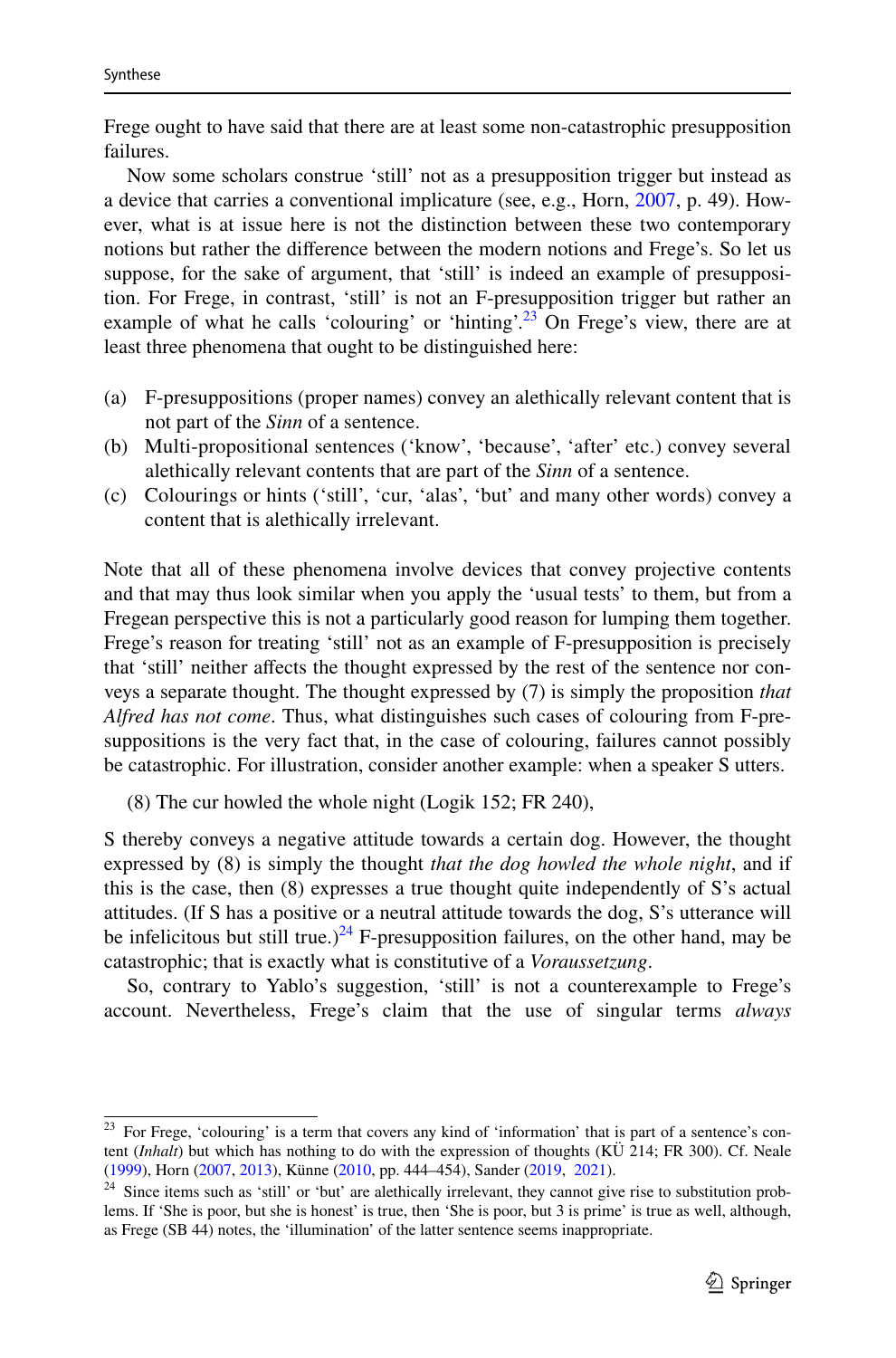presupposes a *Bedeutung* (SB 39) is, if taken at face value, clearly too strong.[25](#page-13-1) For example, it has long been known that predicative uses of descriptions ('Macron isn't the king of France') are frequently non-catastrophic (Geach, [1950](#page-20-21), p. 85; Strawson, [1964,](#page-21-2) p. 112). And there also non-catastrophic sentences such as 'The king of France has his hand on your shoulder' (Fodor, [1979,](#page-20-22) p. 201) where a vacuous term appears in subject position. But note that such counterexamples pose no threat to Frege's general idea. One may still claim that it is only proper names that *may* have catastrophic consequences, whereas items such as 'know' or 'still' are guaranteed to be non-catastrophic.

#### <span id="page-13-0"></span>**7 The asymmetry between concept words and names**

In Sect. [2,](#page-2-1) I showed that Frege never officially acknowledged F-presupposition triggers that aren't proper names, and in the last two sections I discussed Frege's reasons for not treating items such as 'know' or 'still' as examples of F-presupposition, but instead as examples of multi-propositionality or colouration. Now is there is a reason why only proper names can lead to the semantic 'catastrophe' Frege was concerned with? Frege is committed to a general distinction between proper names and functions, and it is clear why names can cause such problems: a proper name may be vacuous such that the sentence it is part of will fail to refer to a truth-value (or, on his early view, fail to express a thought).

Can the same problem arise for concepts or functions in general? I don't think so. What, at frst glance, may seem like a counterpart to empty terms in the realm of concepts, i.e. empty predicates, clearly does not generate problems of that kind. Whatever you substitute for ξ in 'ξ is diferent from itself' or 'ξ is a unicorn', the resulting sentence will, as Frege repeatedly insists, express a false thought (cf. ASB 133, LPM 193; GLA, § 74, FA 87).

What about concept words that express partial functions or that are semantically defective in other ways (ill-defned, vague, etc.)? For instance, one might argue that the sentence '5 is a unicorn' is neither true nor false since the notion of unicorn hasn't been defned for abstract objects. It seems clear, however, that on Frege's view sentences involving defective concept words not only lack *Bedeutung* but also *Sinn*. That concepts must have clear boundaries is a recurrent leitmotif in Frege's works:

A defnition of a concept (a possible predicate) must be complete; it has to determine unambiguously for every object whether it falls under the concept or not (whether the predicate can be applied to it truly). Thus, there must be no object for which, after the defnition, it remains doubtful whether it falls under the concept, even though it may not always be possible, for us humans, with our deficient knowledge, to decide the question. Figuratively, we can also

<span id="page-13-1"></span><sup>&</sup>lt;sup>25</sup> Frege clearly would not claim that names occurring in indirect speech carry existential presuppositions. So the word 'always' should be taken with a grain of salt.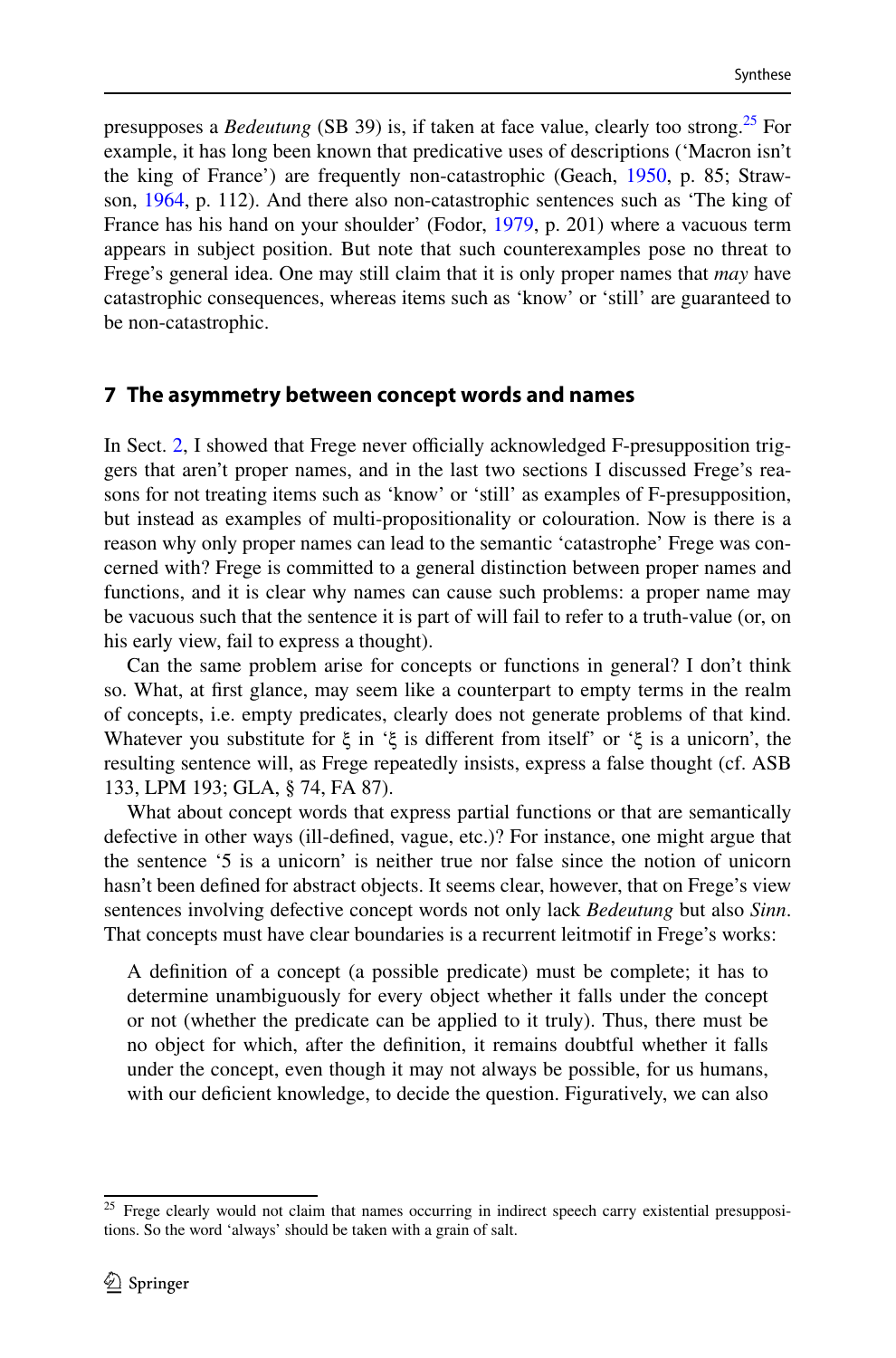express it like this: a concept must have sharp boundaries. (GGA II, § 56; BLA II, 69)

Predicates that do not meet this constraint of having 'sharp boundaries' are just 'concept-like constructions' (*begrifsartige Bildungen*) and sentences containing such predicates will not express 'any graspable sense'.<sup>26</sup> This does not mean, of course, that the word 'Christian', which is one of Frege's examples of such a predicate (GGA II, § 56; BLA II, 69), is as non-sensical as the pseudo-sentence 'Every anej bazes at least two ellah' (cf. GLG 297; CP 297), but it lacks *Sinn* nonetheless. Accordingly, neither empty predicates nor ill-defned predicates may result in sentences expressing a thought without having a truth-value (cf. LPM: 193-4, PW 178- 9). Such a 'catastrophe' may happen only as a result of vacuous terms. (There is one passage in Frege's works that seems to suggest otherwise; I shall defer discussion of it until the next section.) On Frege's mature view of F-presupposition failure, there is then indeed only one kind of presupposition trigger, i.e. names.

On Frege's early view, in contrast, a sentence involving a vacuous name won't express a thought in the frst place. Accordingly, a defnition of presupposition failure in terms of reference failure would not make much sense on such a view. All that is available to proponents of the early view is a general notion of nonsense, which may be due either to employing a non-referring name or to using an ill-defned concept-word.

#### <span id="page-14-0"></span>**8 Final interlude: Christians, square roots, and mythical plants**

In the previous section I claimed that, on Frege's mature view, there is a fundamental asymmetry between names and concept words: names may have a sense while lacking *Bedeutung* whereas concept words may lack a *Bedeutung* only if they do not express a graspable sense. Accordingly, an indeterminate concept word may result in some kind of nonsense but not in a genuine truth-value gap. There is, however, a passage in one of Frege's posthumous works that may suggest that there are also concept words that have *Sinn* while lacking *Bedeutung*. If that were Frege's considered view, it would be hard to explain why Frege mentions only proper names as F-presupposition triggers. If presupposition failures

<span id="page-14-1"></span><sup>26</sup> Couldn't one argue (as a referee did) that Frege's 'concept-like constructions' are not *terms* such as 'heap', but instead 'unsharp predicative entitities', i.e. the *Bedeutungen* of such expressions? First, such a reading does not ft well with Frege's using the term 'construction' (*Bildung*), which he uses frequently when talking about the formation of symbols or the products of such formations (see, e.g., SB 42; FR 164, LPM 195; CP 180). Second, a defence of such a reading would require explaining away several passages (see, e.g., ASB 133; FR 178) in which Frege appears to deny that vague terms have a *Bedeutung* in the first place. For a detailed attempt to that effect, see Puryear who argues that, for Frege, 'unsharp' concept-words lack a *Bedeutung from the logical point of view*' [\(2013](#page-19-7), p. 129), but not a *Bedeutung* (full stop). See also Künne [\(2010](#page-20-16), pp. 262–3) who considers (but rejects) the claim that vague concept-words may have a *Bedeutung* that is dependent on the sentential context. For reasons of space, I shall here assume that the near consensus view (according to which vague terms lack a *Bedeutung*) is right.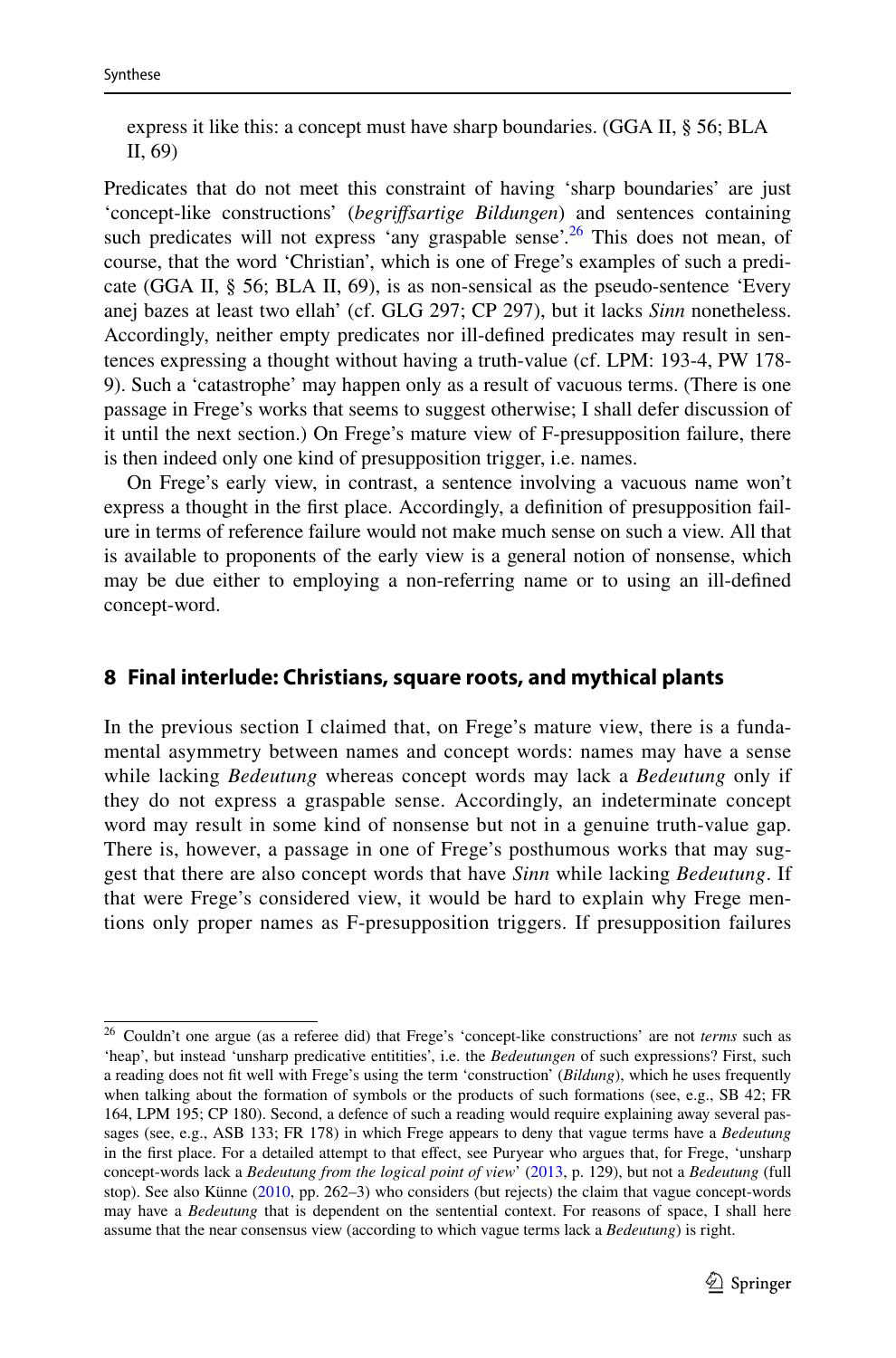are, ultimately, failures of reference, then why don't we also F-presuppose that the concept words we use refer to concepts?

So let us take a closer look at the passage mentioned above. Here is what Frege ASB 133; FR 178) says:

(ASB) It must be determinate for every object whether it falls under a concept or not; a concept word which does not meet this requirement on its *Bedeutung* is *bedeutungslos*. E.g. the word 'μῶλυ' (Homer, Odyssey X, 305) belongs to this class, although it is true that certain marks are supplied. For this reason, the context cited need not lack a sense (*braucht jene Stelle noch nicht sinnlos zu sein*), any more than other contexts in which the name 'Nausicaa', which probably does not stand for (*bedeutet*) or name (*benennt*) anything, occurs. But it behaves as if it names a girl, and it is thus assured of a sense.

There is a discernible tension between this passage and other post-1891 writings mentioned in the last section. In his 'Logik in der Mathematik', Frege clearly says that expressions defned by conditional defnitions or by 'implicit defnitions' do not have a sense (LM 248, PW 230; LM 230, PW 213), and in his *Grundgesetze* he asks two rhetorical questions:

(GGA) [1] Would, for example, the proposition, 'Every square root of 9 is odd', have any graspable sense if *square root of 9* were a concept without sharp boundaries? [2] Does the question, 'Are we still Christians?', indeed have a sense if it is not determined to whom the predicate *Christian* can be truly applied and from whom it must be withheld? (GGA II, § 56; BLA II, 69-70; numerals added).

How might we deal with that tension? There are two salient options. First, one may claim that Frege seriously considered both accounts, opting eventually for the radical view of denying *Sinn* as well as *Bedeutung* to sentences containing vague terms (cf. Williamson, [1994](#page-21-6), p. 46). This, however, seems to entail that Frege failed to give a defnite content to his own technical terms. If *Sinn* is a legitimate and clear notion, shouldn't it have been more or less obvious to Frege whether vague concept words do have a sense? Given the principle of charity, this is exegetically a lessthan-ideal solution. Second, one may offer a reading of (ASB) and (GGA) which shows that the tension between these two passages is only apparent.

On the one hand, one may claim that (ASB) presents Frege's official account while (GGA) only appears to say that vague terms do not have a sense. This is the reading favoured by Künne [\(2010](#page-20-16), p. 265). Künne claims that, in (GGA) [2], Frege uses 'Sinn' not as a technical term but more colloquially. Accordingly, Frege's question ought to be rendered thus: 'Does it make sense to ask the question whether we are still Christians ….?' But Künne's proposal does not appear to work for (GGA) [1], which is about the content of an assertive utterance. Moreover, we would also need an explanation for why Frege, in his 'Logik in der Mathematik', claimed that conditional defnitions do not confer a sense to their defnienda (while also claiming that the fctional name 'Scylla' does have a sense; LM 243, PW 225).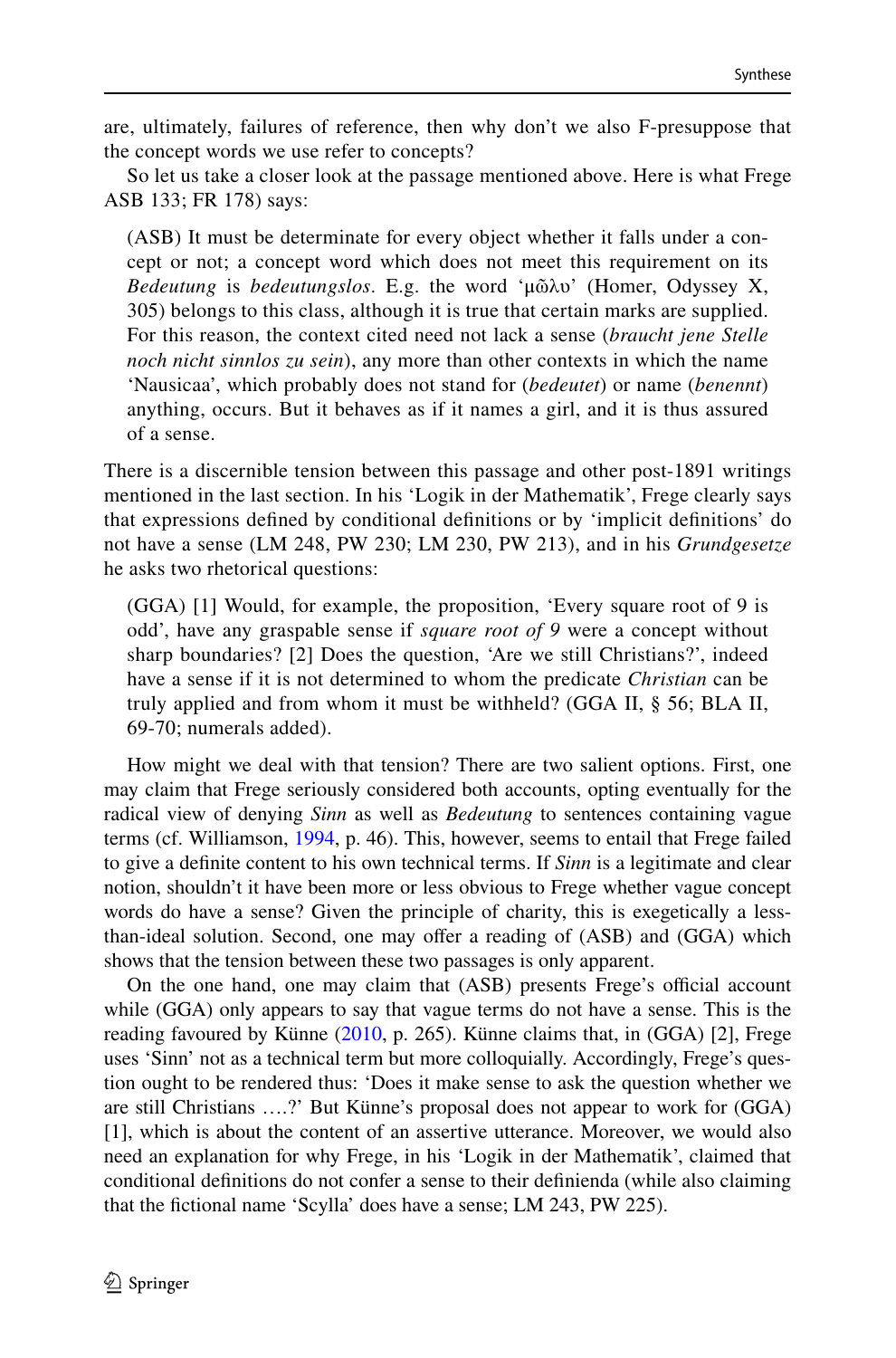Accordingly, I think the best way to maximize coherence is to take (GGA) at face value and to show that (ASB) is less committal than it may appear. So how might we reconcile these two passages? The frst thing to note is that Frege, in (ASB), does not claim that 'mōly' indeed has a sense. His wording is much more careful: he says that the passage involving 'mōly' *need* not lack a sense. The second important thing is that Frege's treatment of 'mōly' is part of a discussion of the diference between extensional and intensional accounts of logic (*Umfangslogik* vs. *Inhaltslogik*). Here Frege partially sides with the extensional approach. What intensional logicians overlook, on his view, is that in logic, as in science in general, mere sense is not enough: we ought to take the step from sense to reference (ASB 133; FR 178). Now when talking about such a step, Frege frequently uses fiction as an example where such a step obviously cannot be taken (cf. SB 33): in contrast to scientifc terms such as 'the celestial body most distant from the earth' (SB 28; FR 153) that *may* have a *Bedeutung*, fctional terms such as 'Sherlock Holmes' *obviously* lack *Bedeutung*. And if Frege is primarily interested in that contrast, his claim that 'mōly' need not lack sense ought not to be understood as asserting that that term does have a sense but rather as a mere concession that it might have.<sup>27</sup> What is dialectically important for Frege is only that it plainly lacks *Bedeutung*. [28](#page-16-1)

So I think that Frege's considered post-1891 view is that a concept word may only lack *Bedeutung* if it also lacks sense, and, given some Fregean assumptions, such a view may also be systematically more attractive than the alternative. First, compare the Homerian example to the description 'the largest prime number'. Since Euclid, it has been known that this description does not pick out a number, but this can only be known because the complex concept word '*x* is a prime number  $\& x$  is larger than any other prime number' has a graspable sense. In contrast, a term such as 'mōly' lacks clear boundaries: the *Odyssey* tells us only that mōly is a plant with black roots and petals white as milk. Of course, there are such plants, but we don't know which (if any) of these plants is meant. Accordingly, one might say that a sentence such as

(9) This plant (which has black roots and white petals) is mōly.

does not only lack *Bedeutung*. Things are actually worse here than in the case of 'the largest prime number', which is provably a non-referring term. We cannot know whether (9) is true or false, and this is plausibly due to a lack of graspable sense.<sup>[29](#page-16-2)</sup>

The second point is this: as far as I see, nearly all Frege scholars assume that Frege's notion of sense is subject to a particular cognitive criterion, which is most clearly articulated in one of his posthumous writings:

<span id="page-16-0"></span><sup>&</sup>lt;sup>27</sup> More specifically, Frege's dialectical move here may not be a genuine concession but rather a mere 'transeat', i.e. an 'admission of the irrelevant' (see Angelelli [1970,](#page-19-8) p. 808).

<span id="page-16-1"></span><sup>&</sup>lt;sup>28</sup> Cf. Diamond ([1995,](#page-19-9) p. 159) who similarly claims that Frege ascribes sense to 'mōly' 'only in an attenuated way'.

<span id="page-16-2"></span><sup>&</sup>lt;sup>29</sup> For essentially the same reasons, fictional names may, at best, have only a 'partial sense'. As Dummett ([1981,](#page-19-10) p. 160) has noted, 'there is no saying what would warrant identifying actual people as their bearers'.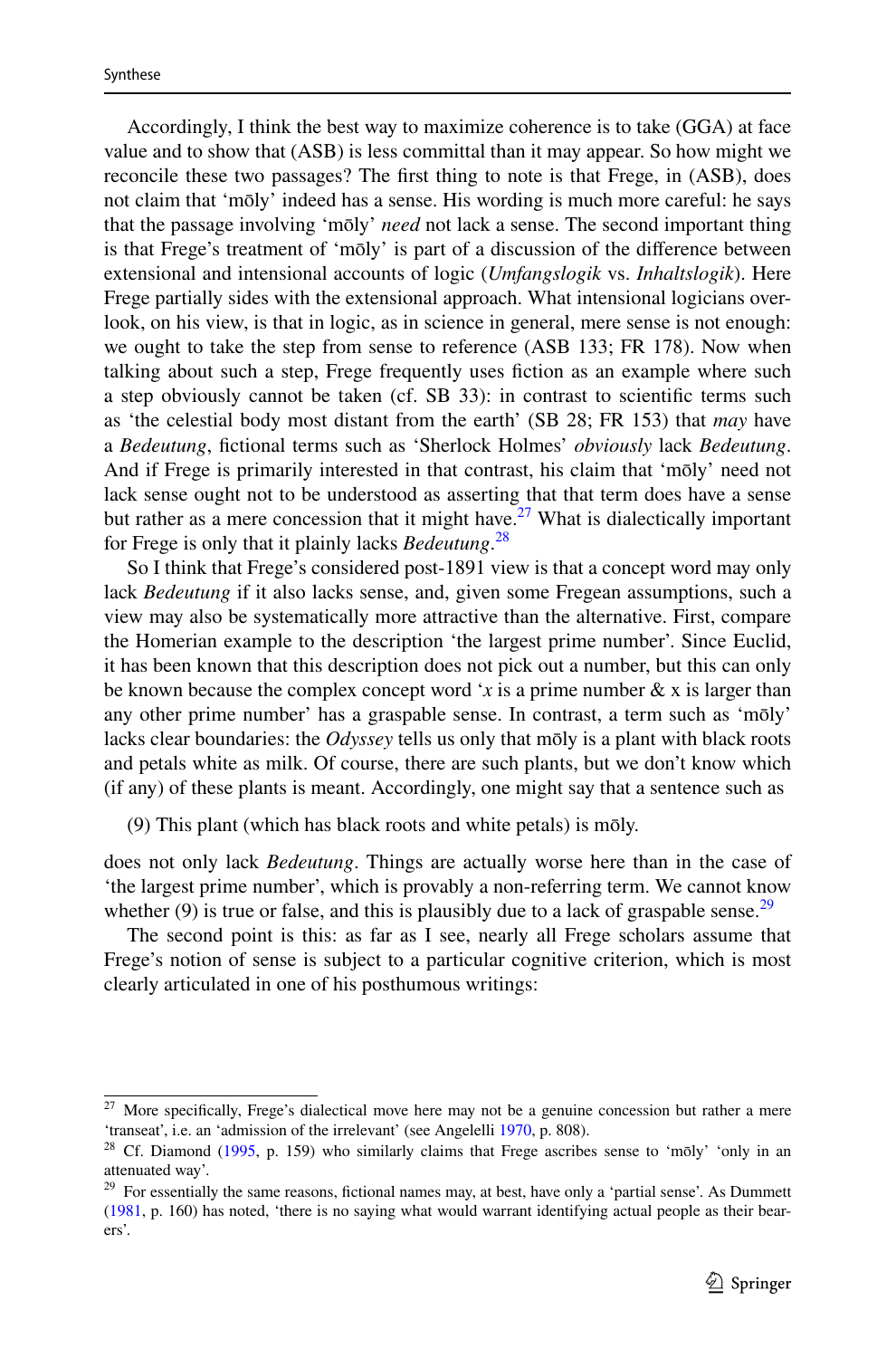Now two sentences *A* and *B* can stand in such a relation that anyone who recognizes the content of *A* as true must straightaway (*ohne weiteres*) also recognize the content of *B* as true and, conversely, that anyone who accepts the content of *B* must immediately (*unmittelbar*) accept that of *A* (*equipollence*). ... So one has to separate off from the content of a sentence that part that alone can be accepted as true or rejected as false. I call this part the thought expressed by the sentence. It is the same in equipollent sentences of the kind given above. (KÜ 213, FR 299f)

This criterion, which is clearly not without its problems (see Sander, [2016](#page-20-23); Textor, [2018](#page-21-7)), suggests that sense is 'transparent': you cannot possibly know the sense of two words  $w_1$  and  $w_2$  without knowing immediately whether  $w_1$  and  $w_2$  express the same sense, and if sense is indeed transparent, then the same should go for other semantic relations such as incompatibility (think, for instance, of 'rich' and 'poor'). $30$  Now it seems as though the content conveyed by vague concept words is *not* transparent: you can grasp the content of two vague expressions without knowing how exactly they are semantically related. Think, for instance, of the two words 'burger' and 'sandwich': ordinary speakers can successfully apply these two words to prototypical burgers and paradigmatic sandwiches, but as soon as questions such as 'Is a hamburger a kind of sandwich?' arise, they are in a quandary, and this may be a reason for denying sense to such terms. Such a view might appear 'ruthless' (Williamson, [1994,](#page-21-6) p. 46), but on closer inspection it may turn out to be rather innocuous: *Sinn*, after all, is a specific kind of cognitive content that, as Burge has argued again ([1979\)](#page-19-2) and again [\(1990](#page-19-11)), ought not to be confused with linguistic meaning, and while denying meaning to such words as 'heap' would indeed be hopeless, denying sense to them is a defendable view.

## **9 Conclusion**

Some scholars have claimed that certain misreadings of Frege are due to our projecting current concepts and current research interests onto Frege's works. For instance, as mentioned in the last section, Burge has argued that we shouldn't confuse Frege's notion of *Sinn* with the contemporary notion of meaning. Similarly, Harcourt [\(1999](#page-20-24)) claims that Frege's account of indexicals has been frequently misunderstood because scholars have failed to ask why Frege was interested in words such as 'I' or 'here', and Smith ([2000\)](#page-20-25) has argued that the prevailing scepticism concerning Frege's judgment-stroke is due to a particular modern conception of logic, not shared by Frege.

What I've been attempting to show in this paper is, similarly, that Frege's notion of *Voraussetzung* is not to be confounded with the current notion of presupposition. Thus, Frege's focus on *Eigennamen* is not due to a lack of interest in the 'full range' of presuppositional phenomena. Since Frege's interest in what he called 'Voraussetzungen' was primarily sparked by the problem of truth-value gaps, his notion of

<span id="page-17-0"></span> $30$  This is rarely acknowledged in the literature, but see Horty ([2007,](#page-20-26) p. 9).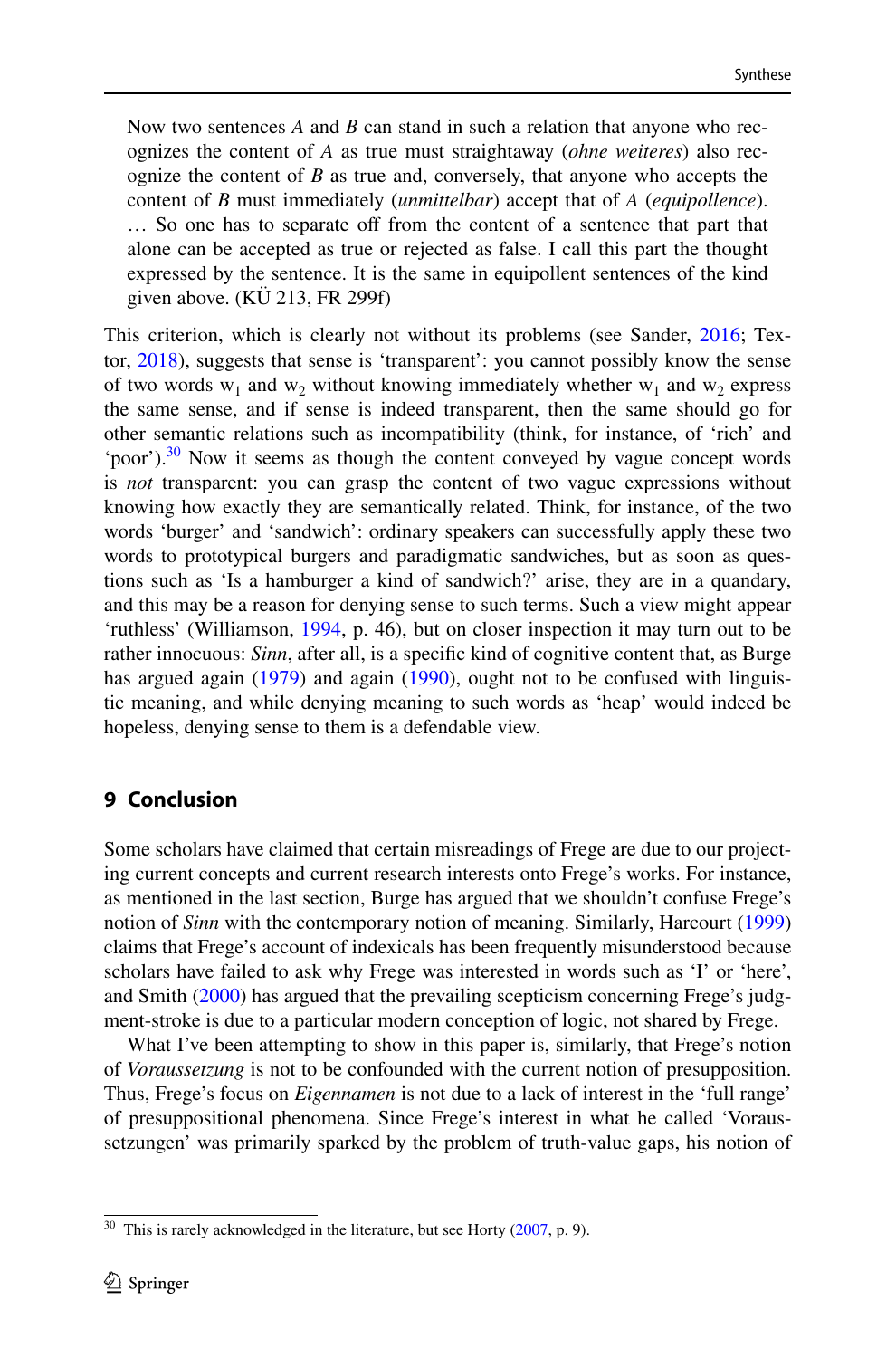F-presupposition covers considerably fewer phenomena than its modern descendant. Sentences containing proper names may fail to have a truth-value. Sentences containing presupposition triggers such as 'know' or 'still' may not (or, more exactly, not for the reason that they do contain such triggers); they rather express sequences of entangled thoughts or merely imbue a sentence with some kind of colouring.

Now should we care about Frege's idiosyncratic notion of F-presupposition? We probably shouldn't if the descendant notion were an essential part of a largely successful and generally accepted theory of presupposition. Exaggerating somewhat, there is, however, no such theory. There are, more specifcally, at least two signifcant problems surrounding presuppositions that have not yet been solved. First, the status of semantic presuppositions is uncertain: while many, perhaps most, contemporary theorists think that presuppositions do come in two favours, semantic and pragmatic, some others have argued that semantic presupposition is a myth (Boër & Lycan, [1976](#page-19-12); Grice, [1989,](#page-20-27) pp. 269–282; Bach, [1999](#page-19-5), pp. 328–329). Second, the borderline between presupposition and its 'close neighbor' (Abbott, [2006,](#page-19-0) p. 2), conventional implicature, has proven to be rather permeable: many linguistic devices such as appositives, clefts, expressives, words such as 'even' etc. have appeared on either side of the border. More generally still, there are several mutually incompatible theories and taxonomies of 'non-at-issue', 'procedural' or 'use-conditional' contents (see, e.g., Horn, [2007](#page-20-10), [2013;](#page-20-2) Predelli, [2013](#page-20-28); Gutzmann, [2015](#page-20-29); Wilson, [2016\)](#page-21-8), and some scholars have explicitly proposed to abandon traditional categories such as presupposition in favour of more fne-grained successor notions (Tonhauser et al., [2013](#page-21-9); Potts, [2015,](#page-20-6) pp. 191–193). In such a theoretical predicament, Frege's original notion of *Voraussetzung* deserves more attention as a theoretical competitor. More specifcally, Frege's idea that existential presupposition is a phenomenon sui generis may be worth a closer look.

**Acknowledgements** Thanks for comments on diferent versions of this paper go to Lars Dänzer, Miguel Hoeltje, Lukas Schwengerer, and to two anonymous referees for *Synthese*.

**Funding** Open Access funding enabled and organized by Projekt DEAL. Funded by the Deutsche Forschungsgemeinschaft (DFG, German Research Foundation)—439302327.

**Open Access** This article is licensed under a Creative Commons Attribution 4.0 International License, which permits use, sharing, adaptation, distribution and reproduction in any medium or format, as long as you give appropriate credit to the original author(s) and the source, provide a link to the Creative Commons licence, and indicate if changes were made. The images or other third party material in this article are included in the article's Creative Commons licence, unless indicated otherwise in a credit line to the material. If material is not included in the article's Creative Commons licence and your intended use is not permitted by statutory regulation or exceeds the permitted use, you will need to obtain permission directly from the copyright holder. To view a copy of this licence, visit [http://creativecommons.org/licen](http://creativecommons.org/licenses/by/4.0/) [ses/by/4.0/](http://creativecommons.org/licenses/by/4.0/).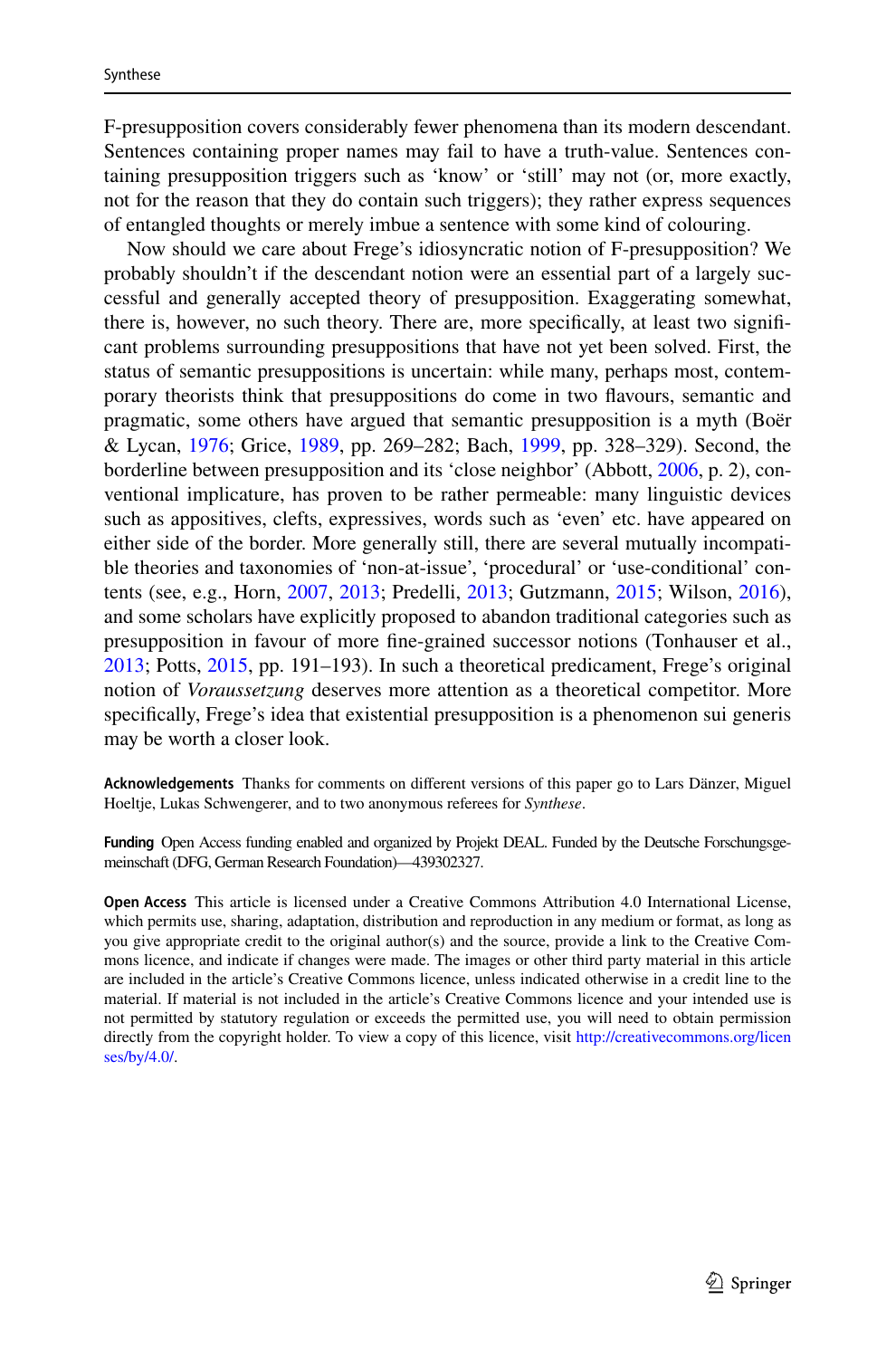#### **References**

#### **Works by Frege (with abbreviations)**

- Frege, G. (1884). Dialog mit Pünjer über Existenz. In (NS), 60–75. (=DPE)
- Frege, G. (1892a). Über Sinn und Bedeutung. *Zeitschrift für Philosophie und Philosophische Kritik, 100*,  $25-50.$  ( $=$ SB)
- Frege, G. (1892b). Über Begrif und Gegenstand. *Vierteljahresschrift für wissenschaftliche Philosophie, 16*, 192–205. (=BG)
- Frege, G. (1892–5). Ausführungen über Sinn und Bedeutung. In (NS), 128–36. (=ASB)
- Frege, G. (1893/1903). *Grundgesetze der Arithmetik. Begrifsschriftlich abgeleitet*. Jena: Hermann Pohle.  $( = GGA)$
- Frege, G. (1897). Logik. In (NS), 137–163. (=Logik)
- Frege, G. (1906). 17 Kernsätze zur Logik. In (NS), 189–90. (=17KS)
- Frege, G. (1906a). Über Schoenfies: Die logischen Paradoxien der Mengenlehre. In (NS), 191–9.  $(=\text{LPM})$
- Frege, G. (1906b). Über die Grundlagen der Geometrie. *Jahresberichte der Deutschen Mathematiker-*Vereinigung, *15*, 293–309; 377–403; 423–30. (=GLG)
- Frege, G. (1906c). Kurze Übersicht meiner logischen Lehren. In (NS), 213–8. (=KÜ)
- Frege, G. (1918). Der Gedanke. *Beiträge zur Philosophie des deutschen Idealismus*, *1*, 58–77. (=Ged)
- Frege, G. (1976). *Wissenschaftlicher Briefwechsel*. (Ed. G. Gabriel et al.) Hamburg: Meiner. (=WB)
- Frege, G. (1979). *Posthumous Writings*. (Ed. H. Hermes et al.) Oxford: Blackwell 1979. (=PW)
- Frege, G. (1980). *Philosophical and Mathematical Correspondence*. (Ed. G. Gabriel et al.) Oxford: Blackwell 1979. (=PMC)
- Frege, G. (1983). *Nachgelassene Schriften*. (Ed. H. Hermes et al.) Hamburg: Meiner 1983. (=NS)
- Frege, G. (1984). *Collected Papers on Mathematics, Logic, and Philosophy*. (Ed. B. McGuinness.) Oxford: Blackwell. (=CP)
- Frege, G. (1997). *The Frege Reader*. (Ed. M. Beaney.) Oxford: Blackwell 1997. (=FR)
- <span id="page-19-7"></span>Frege, G. (2013). *Basic Laws of Arithmetic. Derived using concept-script*. (Ed. P. Ebert & M. Rossberg.) Oxford: OUP 2013. (=BLA)

#### **Other works**

- <span id="page-19-0"></span>Abbott, B. (2006). Where have some of the presuppositions gone? In B. J. Birner & G. Ward (Eds.), *Drawing the boundaries of meaning* (pp. 21–30). John Benjamins.
- <span id="page-19-8"></span>Angelelli, I. (1970). The techniques of disputation in the history of logic. *The Journal of Philosophy, 67*, 800–815.
- A. Gellii noctium atticarum libri XX (1903), ed. C. Hosius, Leipzig: Teubner.
- <span id="page-19-5"></span>Bach, K. (1999). The myth of conventional implicature. *Linguistics and Philosophy, 22*, 327–366. <https://doi.org/10.1023/A:1005466020243>
- <span id="page-19-1"></span>Black, M. (1962). *Models and metaphors*. Cornell University Press.
- <span id="page-19-12"></span>Boër, S., & Lycan, W. (1976). The Myth of Semantic Presupposition. *Working Papers in Linguistics*, *21*, 1–90.<https://kb.osu.edu/handle/1811/81405>
- <span id="page-19-2"></span>Burge, T. (1979). Sinning against Frege. *The Philosophical Review, 88*(3), 398–432. [https://doi.org/](https://doi.org/10.2307/2184957) [10.2307/2184957](https://doi.org/10.2307/2184957)
- <span id="page-19-11"></span>Burge, T. (1990). Frege on sense and linguistic meaning. In his *Truth, Thought, Reason* (pp. 242– 269), Oxford: Clarendon Press.
- <span id="page-19-4"></span>Chierchia, G., & McConnell-Ginet, S. (1990). *Meaning and grammar: an introduction to semantics*. The MIT Press.
- <span id="page-19-9"></span>Diamond, C. (1995). *The realistic spirit: Wittgenstein, philosophy, and the mind*. The MIT Press.
- <span id="page-19-10"></span>Dummett, M. (1981). *Frege: Philosophy of language* (2nd ed.). Harvard University Press.
- <span id="page-19-6"></span>Dummett, M. (2007). Reply to Eva Picardi. In R. E. Auxier & L. E. Hahn (Eds.), *The philosophy of Michael Dummett* (pp. 521–529). Open Court.
- <span id="page-19-3"></span>Evans, G. (1982). *The varieties of reference*. OUP.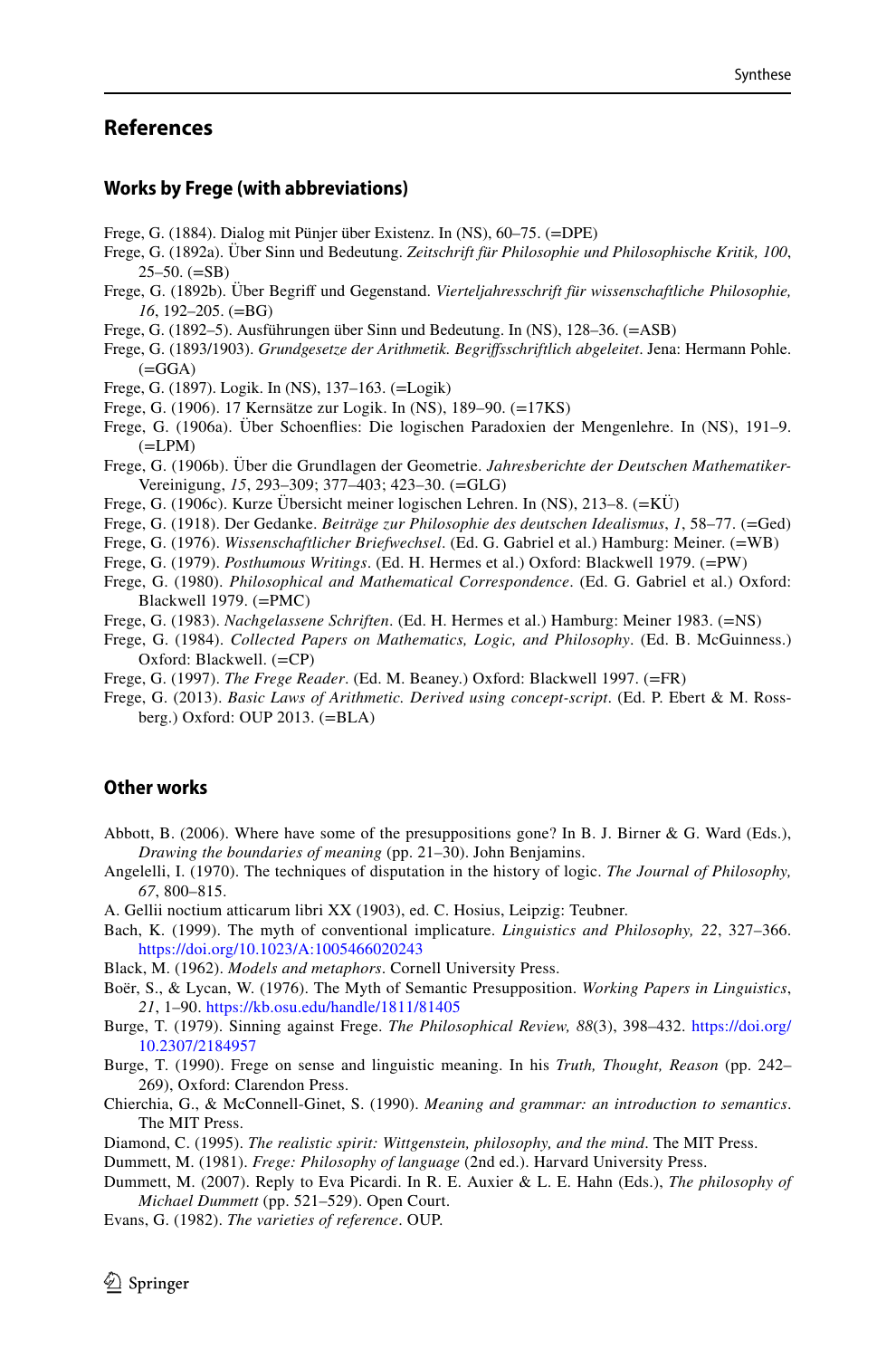- <span id="page-20-22"></span>Fodor, J. D. (1979). In Defense of the truth value gap. In C.-K. Oh & D. A. Dinneen (Eds.), *Syntax and semantics* (Vol. 11: Presupposition, pp. 199–224). Academic Press.
- <span id="page-20-21"></span>Geach, P. T. (1950). Russell's theory of descriptions. *Analysis, 10*, 84–88. [https://doi.org/10.2307/](https://doi.org/10.2307/3326446) [3326446](https://doi.org/10.2307/3326446)
- <span id="page-20-14"></span>Geach, P. T. (1965). Assertion. *The Philosophical Review, 74*, 449–465. [https://doi.org/10.2307/](https://doi.org/10.2307/2183123) [2183123](https://doi.org/10.2307/2183123)
- <span id="page-20-8"></span>Glock, H.-J. (2015). Nonsense made intelligible. *Erkenntnis, 80*, 111–136. [https://doi.org/10.1007/](https://doi.org/10.1007/s10670-014-9662-5) [s10670-014-9662-5](https://doi.org/10.1007/s10670-014-9662-5)
- <span id="page-20-27"></span>Grice, H. P. (1989). *Studies in the ways of words*. Harvard University Press.
- <span id="page-20-29"></span>Gutzmann, D. (2015). *Use-conditional meaning: Studies in multidimensional semantics*. OUP.
- <span id="page-20-24"></span>Harcourt, E. (1999). Frege on 'I', 'Now', 'Today' and some other linguistic devices. *Synthese, 121*, 329–356. <https://doi.org/10.1023/A:1005161620492>
- <span id="page-20-19"></span>Horn, L. (1996). Presupposition and implicature. In S. Lappin (Ed.), *The handbook of contemporary semantic theory* (pp. 299–319). Wiley Blackwell.
- <span id="page-20-10"></span>Horn, L. (2007). Toward a Fregean Pragmatics: Voraussetzung, Nebengedanke, Andeutung. In E. Kecskes & L. Horn (Eds.), *Explorations in pragmatics* (pp. 39–69). de Gruyter.
- <span id="page-20-1"></span>Horn, L. (2009). On F-implicature: Myth-analysis and Rehabilitation. Retrieved July 28, 2021, from [https://web.eecs.umich.edu/~rthomaso/lpw08/Horn\\_LPW.pdf](https://web.eecs.umich.edu/~rthomaso/lpw08/Horn_LPW.pdf).
- <span id="page-20-2"></span>Horn, L. (2013). I love me some datives: Expressive meaning, free datives, and F-implicature. In D. Gutzmann & H.-M. Gärtner (Eds.), *Beyond expressives: Explorations in use-conditional meaning* (pp. 151–199). Brill.
- <span id="page-20-13"></span>Hovens, F. (1997). Lotze and Frege: The dating of the 'Kernsätze.' *History and Philosophy of Logic, 18*, 17–31.<https://doi.org/10.1080/01445349708837270>
- <span id="page-20-26"></span>Horty, J. (2007). *Frege on defnitions: A case study of semantic content*. Oxford University Press.
- <span id="page-20-0"></span>Karttunen, L. (2016). Presupposition: What went wrong? *Proceedings of SALT, 26*, 705–731. [https://](https://doi.org/10.3765/salt.v26i0.3954) [doi.org/10.3765/salt.v26i0.3954](https://doi.org/10.3765/salt.v26i0.3954)
- <span id="page-20-12"></span>Kripke, S. (2008). Frege's theory of sense and reference: Some exegetical notes. *Theoria, 74*, 181– 218. <https://doi.org/10.1111/j.1755-2567.2008.00018.x>
- <span id="page-20-4"></span>Kripke, S. (2009). Presupposition and anaphora: Remarks on the formulation of the projection problem. *Linguistic Inquiry, 40*, 367–386.
- <span id="page-20-11"></span>Künne, W. (1992). Hybrid proper names. *Mind, 101*, 721–731. [https://doi.org/10.1093/mind/101.404.](https://doi.org/10.1093/mind/101.404.721) [721](https://doi.org/10.1093/mind/101.404.721)
- <span id="page-20-16"></span>Künne, W. (2010). *Die Philosophische Logik Gottlob Freges*. Klostermann.
- <span id="page-20-5"></span>Levinson, S. (1983). *Pragmatics*. Cambridge University Press.
- <span id="page-20-15"></span>Neale, S. (1999). Coloring and composition. In K. Murasugi & R. Stainton (Eds.), *Philosophy and linguistics* (pp. 35–82). Westview Press.
- <span id="page-20-6"></span>Potts, C. (2015). Presupposition and implicature. In S. Lappin & C. Fox (Eds.), *The handbook of contemporary semantic theory* (2nd ed., pp. 168–202). Wiley Blackwell.
- <span id="page-20-28"></span>Predelli, S. (2013). *Meaning without truth*. Oxford University Press.
- Puryear, S. (2013). Frege on vagueness and ordinary language. *The Philosophical Quarterly, 63*, 120– 140. <https://doi.org/10.1111/j.1467-9213.2012.00103.x>
- <span id="page-20-17"></span>Russell, B. (1957). Mr. Strawson on referring. *Mind, 66*, 385–389. [https://doi.org/10.1093/mind/](https://doi.org/10.1093/mind/LXVI.263.385) [LXVI.263.385](https://doi.org/10.1093/mind/LXVI.263.385)
- <span id="page-20-23"></span>Sander, T. (2016). Freges Kriterien der Sinngleichheit. *Archiv für Geschichte der Philosophie, 98*, 395–432. <https://doi.org/10.1515/agph-2016-0019>
- <span id="page-20-20"></span>Sander, T. (2019). Two misconstruals of Frege's theory of colouring. *The Philosophical Quarterly, 69*, 374–392.<https://doi.org/10.1093/pq/pqy054>
- <span id="page-20-3"></span>Sander, T. (2021). Fregean side-thoughts. *Australasian Journal of Philosophy, 99*(3), 455–471. <https://doi.org/10.1080/00048402.2020.1795216>
- <span id="page-20-7"></span>Schifer, S. (1981). Indexicals and the theory of reference. *Synthese, 49*, 43–100. [https://doi.org/10.](https://doi.org/10.1007/BF01063915) [1007/BF01063915](https://doi.org/10.1007/BF01063915)
- <span id="page-20-18"></span>Sellars, W. (1954). Presupposing. *The Philosophical Review, 63*, 197–215. [https://doi.org/10.2307/](https://doi.org/10.2307/2182346) [2182346](https://doi.org/10.2307/2182346)
- Seneca (1925). *Ad Lucilium epistulae morales*. (Ed. R.M. Gummere.) Heinemann.
- <span id="page-20-9"></span>Sigwart, C. (1873). *Logik. Erster Band: Die Lehre vom Urtheil, vom Begrif und vom Schluß*. H. Laupp.
- <span id="page-20-25"></span>Smith, N. (2000). Frege's judgement stroke. *Australasian Journal of Philosophy, 78*, 153–175. [https://](https://doi.org/10.1080/00048400012349451) [doi.org/10.1080/00048400012349451](https://doi.org/10.1080/00048400012349451)